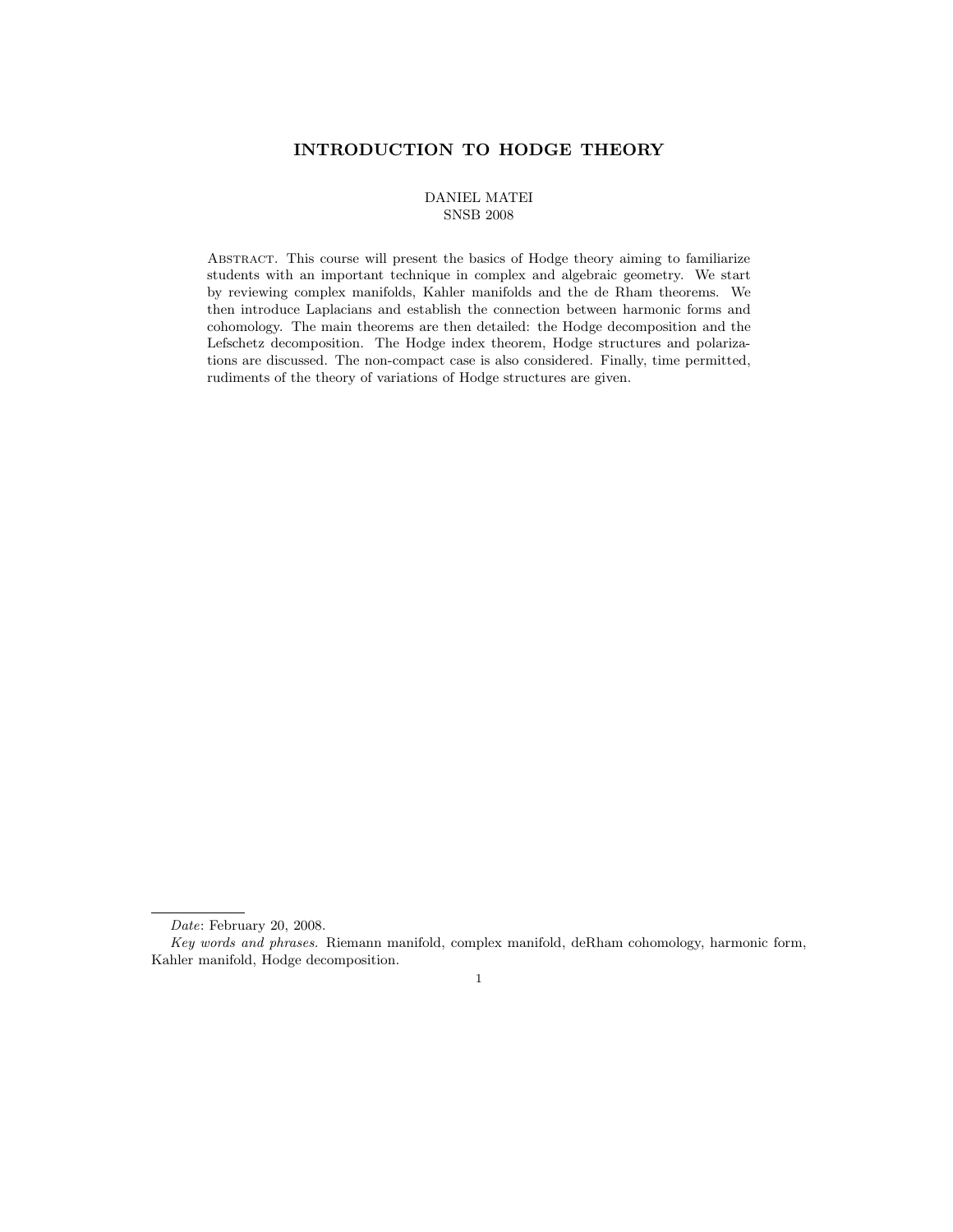#### 1. INTRODUCTION

The goal of these lectures is to explain the existence of special structures on the cohomology of Kahler manifolds, namely, the Hodge decomposition and the Lefschetz decomposition, and to discuss their basic properties and consequences.

A Kahler manifold is a complex manifold equipped with a Hermitian metric whose imaginary part, which is a 2-form of type  $(1,1)$  relative to the complex structure, is closed. This 2-form is called the Kahler form of the Kahler metric.

Smooth projective complex manifolds are special cases of compact Kahler manifolds. As complex projective space (equipped, for example, with the Fubini-Study metric) is a Kahler manifold, the complex submanifolds of projective space equipped with the induced metric are also Kahler. We can indicate precisely which members of the set of Kahler manifolds are complex projective, thanks to Kodaira's theorem:

Theorem 1.1. A compact complex manifold admits a holomorphic embedding into complex projective space if and only if it admits a Kahler metric whose Kahler form is of integral class.

We are essentially interested in the class of Kahler manifolds, without particularly emphasising projective manifolds. The reason is that our goal here is to establish the existence of the Hodge decomposition and the Lefschetz decomposition on the cohomology of such a manifold, and for this, there is no need to assume that the Kahler class is integral. However, the Lefschetz decomposition will be defined on the rational cohomology only in the projective case, and this is already an important reason to restrict ourselves, later, to the case of projective manifolds.

If X is a complex manifold, the tangent space to X at each point x is equipped with a complex structure  $J_x$ . The data consisting of this complex structure at each point is what is known as the underlying almost complex structure. The  $J_x$  provide a decomposition

$$
(1.1) \t\t T_x X \otimes \mathbb{C} = T_x X^{1,0} \oplus T_x X^{0,1},
$$

where  $T_x X^{1,0}$  is the vector space of complexified tangent vectors u such that  $J_x u = iu$ and  $T_xX^{0,1}$  is the complex conjugate of  $T_xX^{1,0}$ . From the point of view of the complex structure, i.e. of the local data of holomorphic coordinates, the vector fields of type  $(0, 1)$ are those which kill the holomorphic functions.

The decomposition (1.1) induces a similar decomposition on the bundles of complex differential forms

(1.2) 
$$
\Lambda^k T^* X \otimes \mathbb{C} = \bigoplus_{p+q=k} \Lambda^{p,q} T^* X,
$$

where

$$
\Lambda^{p,q}T^*X=\Lambda^pT^*X^{1,0}\otimes \Lambda^qT^*X^{0,1}
$$

and

$$
T^*X \otimes \mathbb{C} = T^*X^{1,0} \oplus T^*X^{0,1},
$$

is the dual decomposition of (1.1).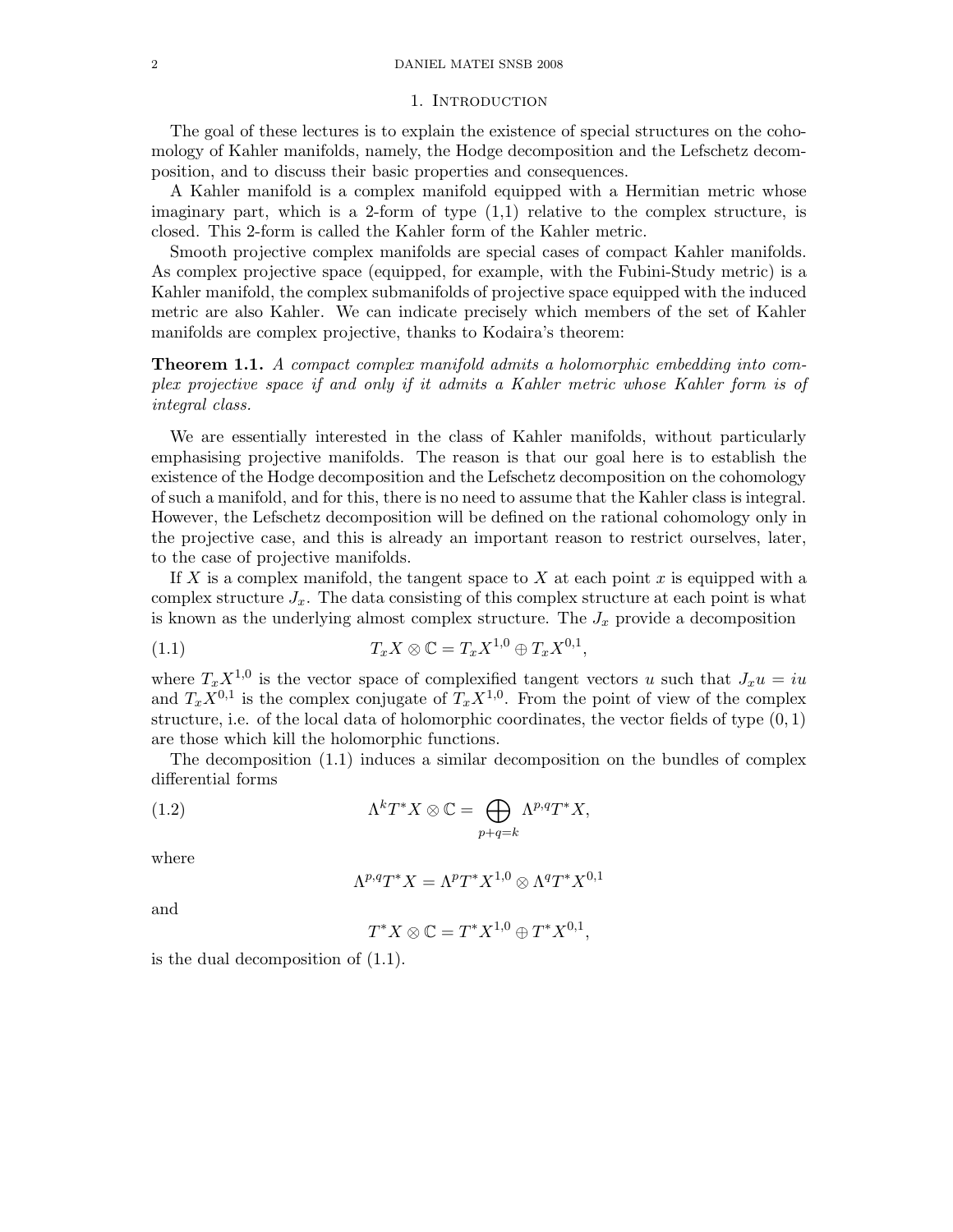The decomposition (1.2) has the property of Hodge symmetry

$$
\overline{\Lambda^{p,q}T^*X} = \Lambda^{q,p}T^*X,
$$

where complex conjugation acts naturally on  $\Lambda^k T^* X \otimes \mathbb{C}$ .

If we let  $\mathcal{E}^{k}(X)_{\mathbb{C}}$  denote the space of complex differential forms of degree on X, i.e. the  $\mathcal{C}^{\infty}$ -sections of the vector bundle  $\Lambda^k T^*X \otimes \mathbb{C}$ , then we also have the exterior differential

$$
d: \mathcal{E}^k(X)_{\mathbb{C}} \to \mathcal{E}^{k+1}(X)_{\mathbb{C}},
$$

which satisfies  $d \circ d = 0$ . We then define the  $k^{\text{th}}$  de Rham cohomology group of X by

$$
H^{k}(X,\mathbb{C}) = \frac{\text{Ker}(d : \mathcal{E}^{k}(X)_{\mathbb{C}} \to \mathcal{E}^{k+1}(X)_{\mathbb{C}})}{\text{Im}(d : \mathcal{E}^{k-1}(X)_{\mathbb{C}} \to \mathcal{E}^{k}(X)_{\mathbb{C}})}.
$$

The main theorem proved in these notes is the following.

**Theorem 1.2.** Let  $H^{p,q}(X) \subset H^k(X,\mathbb{C})$  be the set of classes which are representable by a closed form  $\alpha$  which is of type  $(p,q)$  at every point x in the decomposition (1.2). Then we have a decomposition

(1.3) 
$$
H^{k}(X,\mathbb{C}) = \bigoplus_{p+q=k} H^{p,q}(X).
$$

Note that by definition, we have the *Hodge symmetry* 

$$
H^{p,q}(X) = \overline{H^{q,p}(X)}
$$

where complex conjugation acts naturally on  $H^k(X, \mathbb{C}) = H^k(X, \mathbb{R}) \otimes \mathbb{C}$ . Here  $H^k(X, \mathbb{R})$ is defined by replacing the complex differential forms by real differential forms in the above definition.

This theorem immediately gives constraints on the cohomology of a Kahler manifold, which reveal the existence of compact complex manifolds which are not Kahler. For example, the decomposition (1.3) and the Hodge symmetry imply that the dimensions  $b_k(X) := \dim_{\mathbb{C}} H^k(X, \mathbb{C})$ , called the *Betti numbers*, are even for odd k, property not satisfied by Hopf surfaces.

**Example 1.3.** The *Hopf surfaces* are the quotients of  $\mathbb{C}^2 \setminus \{0\}$  by the fixed-point-free action of a group isomorphic to Z, where a generator q acts via  $g(z_1, z_2) = (\lambda_1 z_1, \lambda_2 z_2)$ where the  $\lambda_i$ , are non-zero complex numbers of modulus strictly less than 1. These surfaces are compact, equipped with the quotient complex structures, and their  $\pi_1$  is isomorphic to  $\mathbb{Z}$  since  $\mathbb{C}^2 \setminus \{0\}$  is simply connected. Thus, their first Betti number is equal to 1, which implies that they are not Kahler.

The Lefschetz decomposition is another decomposition of the cohomology of a compact Kahler manifold  $X$ , this time of topological nature. It depends only on the cohomology class of the Kahler form  $[\omega] \in H^2(X,\mathbb{R})$ . The exterior product on differential forms satisfies Leibniz' rule  $d(\alpha \wedge \beta) = d\alpha \wedge \beta + (-1)^{deg \alpha} \alpha \wedge d\beta$ , so the exterior product with  $\omega$ sends closed forms (i.e. forms killed by d) to closed forms and exact forms (i.e. forms in the image of d) to exact forms. Thus it induces an operator, called the Lefschetz operator,

$$
L: H^k(X, \mathbb{R}) \to H^{k+2}(X, \mathbb{R}).
$$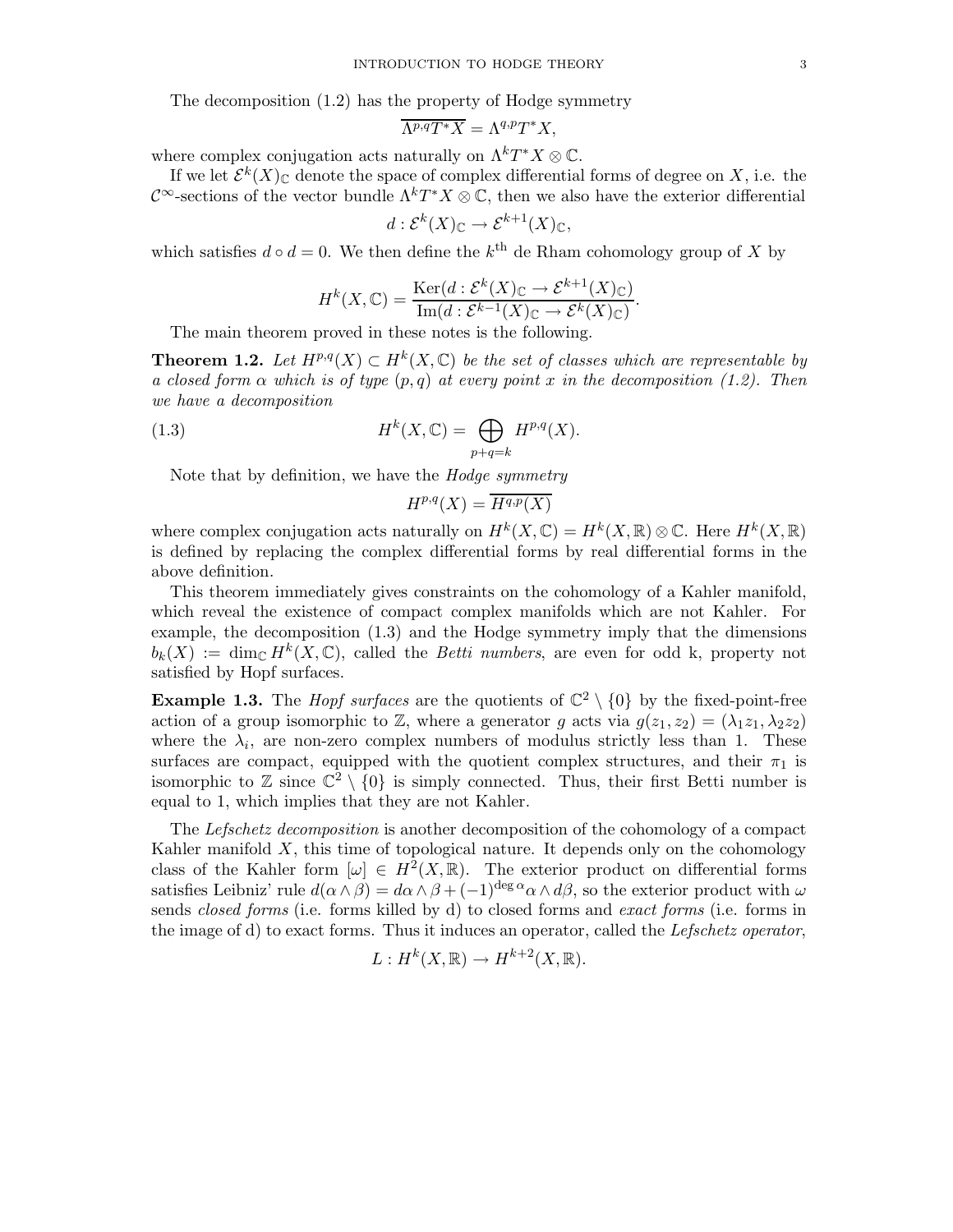The following theorem is sometimes called the hard Lefschetz theorem.

**Theorem 1.4.** For every  $k \leq n = \dim X$ , the map

 $(1.4)$  $h^{n-k}: H^k(X, \mathbb{R}) \to H^{2n-k}(X, \mathbb{R})$ 

is an isomorphism.

Remark 1.5. Note that the spaces on the right and on the left are of the same dimension by Poincare duality, which is valid for all compact oriented manifolds.

A very simple consequence of the above isomorphism is the following result, which is an additional topological constraint satisfied by Kahler manifolds.

Corollary 1.6. The morphism

$$
L: H^k(X, \mathbb{R}) \to H^{k+2}(X, \mathbb{R})
$$

is injective for  $k \leq n = \dim X$ . Thus, the odd Betti numbers  $b_{2k-1}(X)$  increase with k for  $2k - 1 \leq n$ , and similarly, the even Betti numbers  $b_{2k}(X)$  increase for  $2k \leq n$ .

An algebraic consequence of Lefschetz' theorem is the Lefschetz decomposition, which as we noted earlier is particularly important in the case of projective manifolds. Let us define the primitive cohomology of a compact Kahler manifold X by

$$
H^k(X, \mathbb{R})_{\mathrm{prim}} := \mathrm{Ker}(L^{n-k+1} : H^k(X, \mathbb{R}) \to H^{2n-k+2}(X, \mathbb{R}))
$$

for  $k \leq n$ . One can extend this definition to the cohomology of degree  $>n$  by using the isomorphism (1.4).

Theorem 1.7. The natural map

$$
i: \bigoplus_{k-2r\geq 0} H^{k-2r}(X,\mathbb{R})_{\text{prim}} \to H^k(X,\mathbb{R})
$$

$$
(\alpha_r) \to \sum L^r \alpha_r
$$

is an isomorphism for  $k \leq n$ .

Once again, we can extend this decomposition to the cohomology of degree  $\geq n$  by using the isomorphism (1.4).

Let us now express the main principle of Hodge theory, which has immense applications. The study of the cohomology of Kahler manifolds and the proof of the Theorems (eq:ihdec) and (1.4), which are the main content of these lectures, are among the most important applications, but the principle applies in various other situations. We restrict ourselves here to giving an explanation of the main idea, which is the notion of a harmonic form, and the application of the theory of elliptic operators which makes it possible to represent the cohomology classes by harmonic forms, but we will omit the proof of the fundamental theorem on elliptic operators, which uses estimations and notions from analysis (Sobolev spaces), which are in different directions from the aims of this book. The delicate point consists in passing from spaces of  $L^2$  differential forms, in which the Hodge decomposition is algebraically obvious, to spaces of  $\mathcal{C}^{\infty}$  differential forms. One of the problems we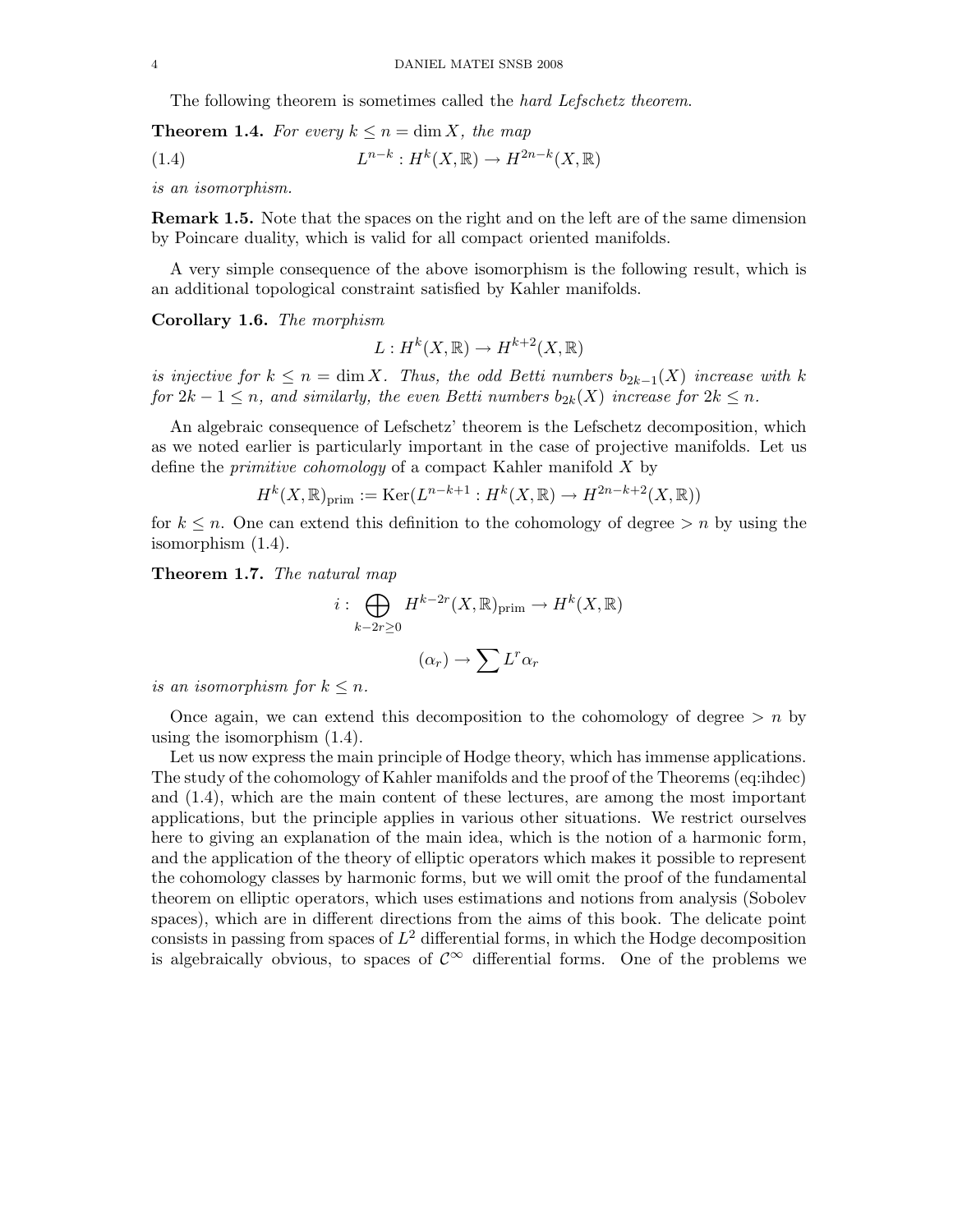encounter is the fact that the operators considered here are differential operators, and thus do not define continuous operators on the spaces of  $L^2$  forms.

The idea that we want to explain here is the following: using the metric on  $X$ , we can define the  $L^2$  metric on the spaces of differential forms

$$
(\alpha,\beta)_{L^2} = \int_X \langle \alpha,\beta \rangle_x \text{ Vol},
$$

where  $\alpha, \beta$  are differential forms of degree k and the scalar product  $\langle \alpha, \beta \rangle_x$  at a point  $x \in X$  is induced by the evaluation of the forms at the point x and by the metric at the point x.

The operator  $d: \mathcal{E}^k(X) \to \mathcal{E}^{k+1}(X)$  is a differential operator, and we can construct its formal adjoint  $d^*: \mathcal{E}^k(X) \to \mathcal{E}^{k-1}(X)$ , which is also a differential operator, and satisfies the identity

$$
(\alpha,d\beta)_{L^2}=(d^*\alpha,\beta)_{L^2}\,,
$$

for  $\alpha \in \mathcal{E}^k(X)$ ,  $\beta \in \mathcal{E}^{k-1}(X)$ . This adjunction relation only makes  $d^*$  into a formal adjoint, since these operators are not defined on the Hilbert space of  $L^2$  differential forms, which is the completion of  $\mathcal{E}^*(X)$  for the  $L^2$  metric.

The idea of Hodge theory consists in using the adjoint  $d^*$  to write the decompositions

$$
\mathcal{E}^k(X)=\operatorname{Im} d\oplus \operatorname{Im} d^\perp=\operatorname{Im} d\oplus \operatorname{Ker} d^*,\quad \mathcal{E}^k(X)=\operatorname{Ker} d\oplus \operatorname{Ker} d^\perp=\operatorname{Ker} d^*\oplus \operatorname{Im} d,
$$

and finally, using the inclusion Im  $d \subset \text{Ker } d$ ,

$$
\mathcal{E}^k(X) = \operatorname{Im} d \oplus \operatorname{Im} d^* \oplus \operatorname{Ker} d \cap \operatorname{Ker} d^*.
$$

Of course, these identities, which would be valid on finite-dimensional spaces or Hilbert spaces since the operator d has closed image there, require the analysis mentioned above in order to justify them here. Apart from this issue, if we accept these identities, we see that the space

$$
\mathcal{H}^k := \text{Ker}\,d \cap \text{Ker}\,d^* \subset \mathcal{E}^k(X)
$$

of harmonic forms projects bijectively onto  $H^k(X,\mathbb{R})$  (or  $H^k(X,\mathbb{C})$  if we study the cohomology with complex coefficients), since it is a supplementary space of  $\text{Im } d$  inside Ker d.

Another characterisation of harmonic forms uses the Laplacian

$$
\Delta_d=dd^*+d^*d.
$$

Indeed, it is very easy to see that we have

$$
\mathcal{H}^k = \operatorname{Ker} \Delta_d.
$$

The operator  $\Delta_d$  is an *elliptic operator*. This property of a differential operator can be read directly from its symbol, which is essentially its homogeneous term of largest order (which is 2 for the Laplacian). The decompositions written above are special cases of the decomposition associated to an elliptic operator.

The Hodge decomposition (1.3) is obtained by combining the Hodge theory sketched above and the study of the properties of the Laplacian of a Kahler manifold. We have already mentioned various operators acting on the spaces of differential forms of a Kahler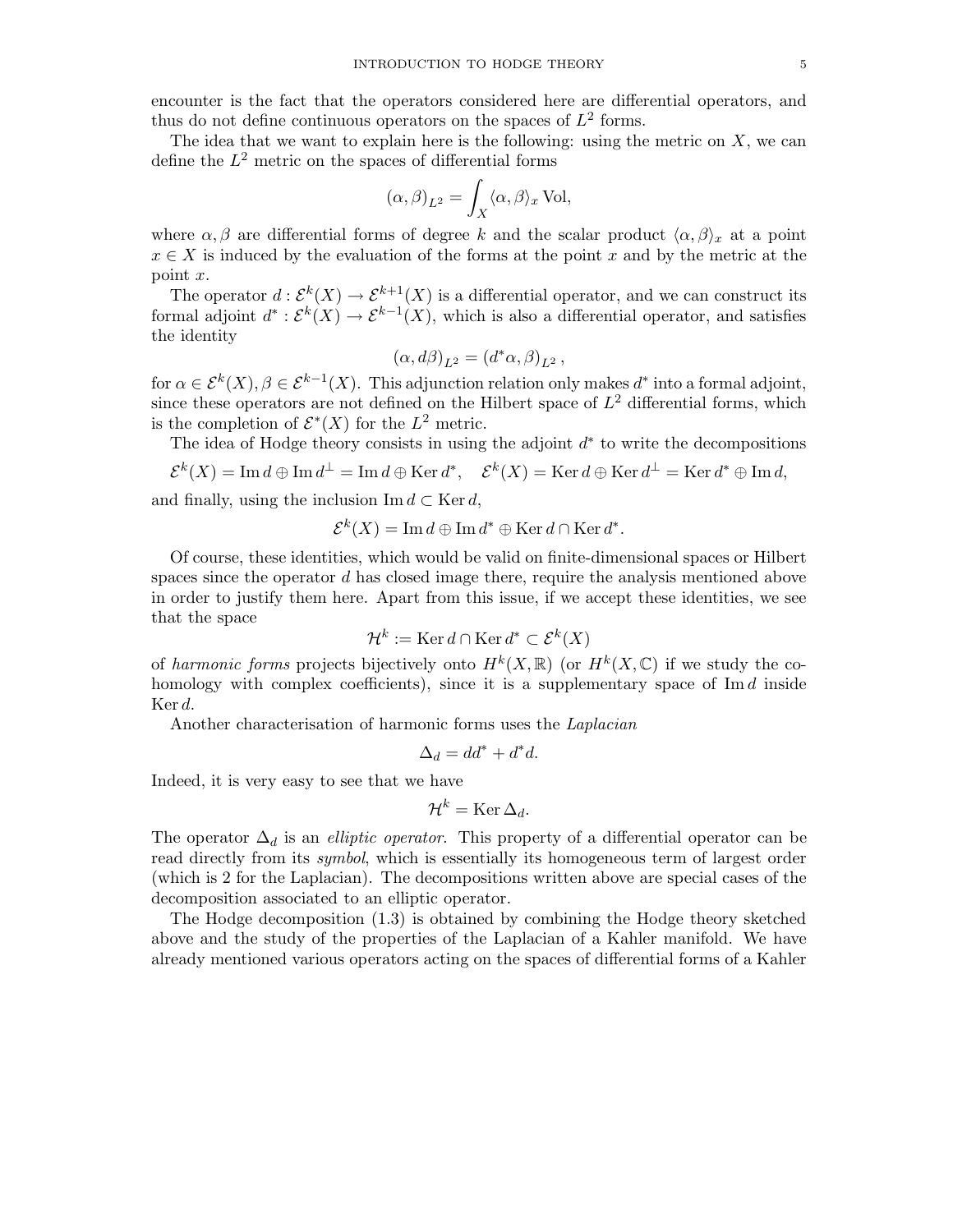manifold, namely  $d, L$  and their formal adjoints  $d^*, \Lambda$  for the  $L^2$  metric. Moreover, the complex structure makes it possible to decompose d as

$$
d=\partial+\bar{\partial},
$$

where the *Dolbeault operator*  $\bar{\partial}$  sends  $\alpha \in \mathcal{E}^{p,q}(X)$  to the component of bidegree  $(p,q+1)$ of d $\alpha$ . Here  $\alpha \in \mathcal{E}^{p,q}(X)$  is the space of differential forms of bidegree  $(p,q)$  at every point of X; it is also the space of sections of the bundle  $\Lambda^{p,q}T^*X$ , which appears in the decomposition (1.2) given by the complex structure. The differential operators  $\partial$  and  $\partial$ are differential operators of order 1, and have formal adjoint operators  $\partial^*$  and  $\bar{\partial}^*$ .

The Kahler identities establish commutation relations between these operators. For example, we have the identity

$$
[\Lambda, \partial] = i\bar{\partial}^*,
$$

and the other identities follow from this one via passage to the complex conjugate or to the adjoint. From these identities, and from the fact that L commutes with d while  $\partial$ and  $\partial$  anticommute, we deduce the following result.

**Theorem 1.8.** The Laplacians  $\Delta_d$ ,  $\Delta_\partial$  and  $\Delta_{\bar{\partial}}$  associated to the operators d,∂ and ∂ respectively satisfy the equalities

(1.5) 
$$
\Delta_d = 2\Delta_{\partial} = 2\Delta_{\bar{\partial}}.
$$

We deduce that the harmonic forms for d are also harmonic for  $\partial$  and  $\overline{\partial}$ , and in particular are also  $\partial$  and  $\bar{\partial}$ -closed. Finally, as the operators  $\partial$  and  $\bar{\partial}$  are bihomogeneous (of bidegree  $(1,0)$  and  $(0,1)$  respectively) for the bigraduation of the spaces of differential forms given by the decomposition (1.2), it follows easily that each of the Laplacians  $\Delta_{\partial}$ and  $\Delta_{\bar{\partial}}$  is bihomogeneous of bidegree (0,0), i.e. preserves the forms of type  $(p, q)$  for every bidegree  $(p, q)$ . The same then holds for  $\Delta_d$  by the equality (1.5). The Hodge decomposition is then obtained simply by the decomposition of the harmonic forms as sums of forms of type  $(p, q)$ :

**Corollary 1.9.** Let X be a compact Kahler manifold. If  $\alpha$  is a harmonic form (for the Laplacian associated to the operator d and to the metric), its components of type  $(p,q)$ are harmonic. Thus, we have a decomposition

(1.6) 
$$
\mathcal{H}^{k}(X) = \bigoplus_{p+q=k} \mathcal{H}^{p,q}(X),
$$

where  $\mathcal{H}^{p,q}(X)$  is the space of harmonic forms of type  $(p,q)$  at every point of X.

The Hodge decomposition (1.3) is obtained by combining the theorem of representation of cohomology classes by harmonic forms with the decomposition  $(1.6)$ . The Lefschetz decomposition is also an easy consequence of the decomposition (1.6). Indeed, we first show that Theorem 1.4 holds for the operator L acting on differential forms. Furthermore, the Kahler identities show that L commutes with the Laplacian, so that the operators  $L<sup>r</sup>$  send harmonic forms to harmonic forms, and once the theorem is proved on the level of forms, it remains valid on the level of harmonic forms, and thus also on cohomology classes.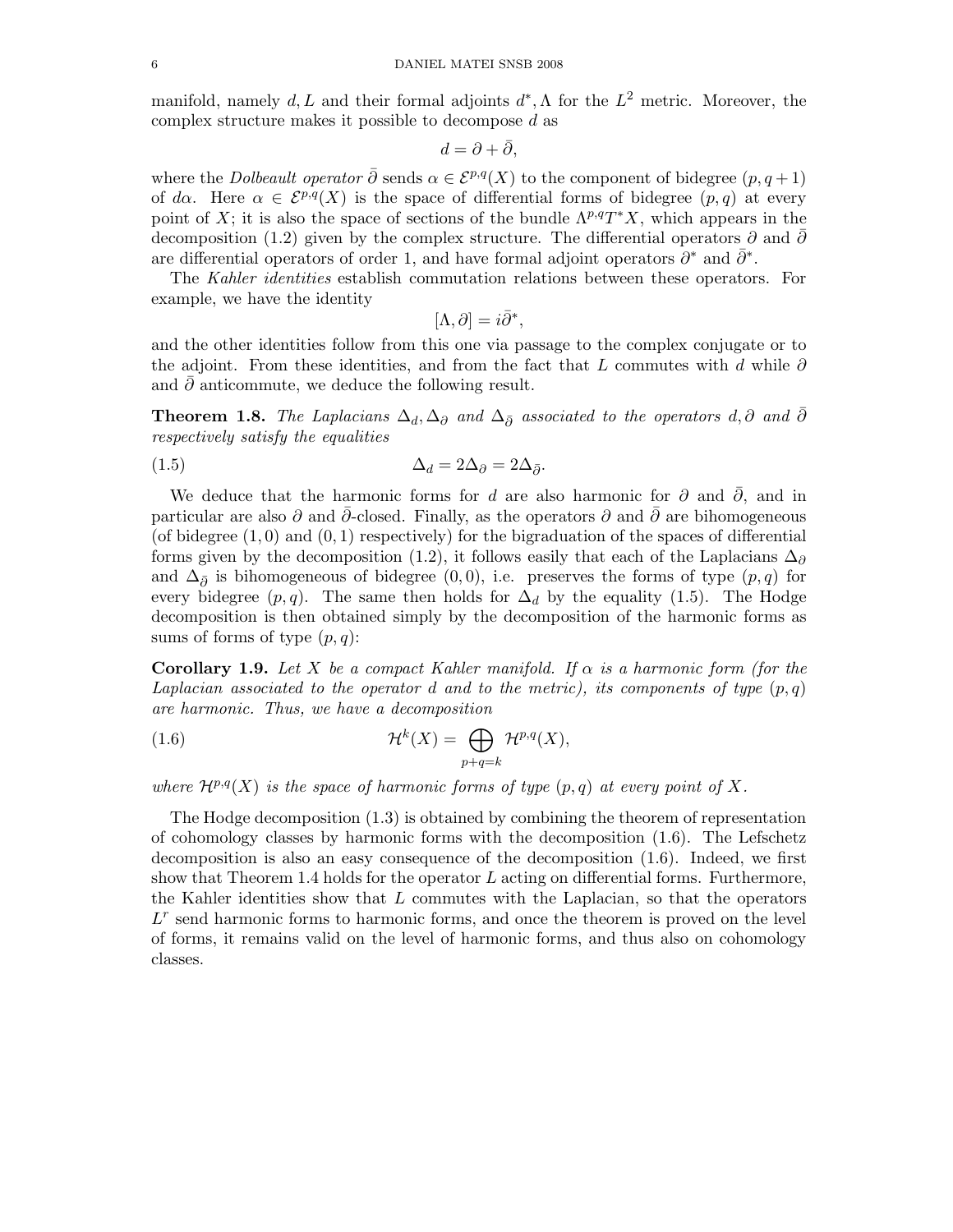The Hodge decomposition (1.3) gives an extremely interesting structure when it is combined with the integral structure on the cohomology  $H^k(X, \mathbb{C}) = H^k(X, \mathbb{Z}) \otimes_{\mathbb{Z}} \mathbb{C}$ . For this equality, which follows from the change of coefficients theorem, one must adopt a different definition of cohomology, which does not make use of differential forms. For one possible definition, we can introduce the singular cohomology  $H^k_{\text{sing}}(X,\mathbb{Z})$ . We start from the complex  $(C_*(X), \partial : C_k(X) \to C_{k-1}(X))$  of singular chains, where  $C_k(X)$  is the free abelian group generated by the continuous maps from the simplex  $\Delta_k$  of dimension k to X. The map  $\partial$  is given by the restriction to the boundary

$$
\partial \phi = \sum_i (-1)^i \phi_{|\Delta_{k,i}}
$$

where  $\Delta_{k,i}$  is the i<sup>th</sup> face of  $\Delta_k$ . The complex  $(C^*_{sing}(X), d)$  of singular cochains is then defined as the dual complex of  $(C_*(X), \partial)$ . Its cohomology is the singular cohomology  $H^*_{\text{sing}}(X,\mathbb{Z})$ . We have the following theorem, due to de Rham.

**Theorem 1.10.** For  $\mathbb{K} = \mathbb{R}$  or  $\mathbb{C}$ , we have  $H^k(X, \mathbb{K}) = H^k_{\text{sing}}(X, \mathbb{Z}) \otimes_{\mathbb{Z}} \mathbb{K}$ .

If we consider the complex of differentiable chains, we can prove this theorem by using the natural map from  $\mathcal{E}^k(X)$  to  $C^*_{\text{sing}}(X)$  given by integration:

$$
\alpha \to \left(\phi \to \int_{\Delta_k} \phi^* \alpha\right).
$$

A much more conceptual proof of de Rham's theorem can be given by using the language of sheaf theory. Sheaf cohomology will be used, for example, in the Hodge decomposition, to describe the spaces  $H^{p,q}$  as the Dolbeault cohomology groups  $H^q(X, \Omega_X^p)$ , which are defined for every complex manifold X as the  $q<sup>th</sup>$  cohomology group of X with values in the sheaf  $\Omega_X^p$  of holomorphic differential forms of degree p. We note, however, that this identification is valid only in the Kahler case. In general, without the Kahler hypothesis, we cannot identify  $H^q(X, \Omega_X^p)$  with the space of cohomology classes of degree  $p + q$  which are representable by a closed form of type  $(p, q)$  at every point.

Let  $\Gamma$  be the functor of global sections  $\Gamma$  of the category of sheaves of abelian groups on X to the category of abelian groups. We show using Poincare's theorem that the sheaves of differential forms form a Γ-acyclic resolution of the constant sheaf  $\mathbb{C}_X$  (often written C) of stalk C, so that the space  $H^k(X,\mathbb{C})$  defined above must be understood as the  $k^{\text{th}}$  cohomology group of X with values in  $\mathbb{C}_X$ . Similarly, we can interpret the singular cohomology as the cohomology of the complex of global sections of a Γ-acyclic resolution of the constant sheaf of stalk  $\mathbb{Z}$ . Thus, we have  $H^*_{\text{sing}}(X,\mathbb{Z}) = H^k(X,\mathbb{Z})$  canonically. De Rham's theorem thus reduces to proving a change of coefficients theorem for the cohomology of the sheaves  $H^k(X,\mathbb{C}) = H^k(X,\mathbb{Z}) \otimes_{\mathbb{Z}} \mathbb{C}$ , which is not difficult.

These different interpretations of the cohomology, corresponding to different resolutions, are all equally important, since they carry different types of information. For example, the Hodge decomposition of the cohomology of a Kahler manifold requires the de Rham version of the cohomology, while that of the integral structure requires another version, singular or Cech for example.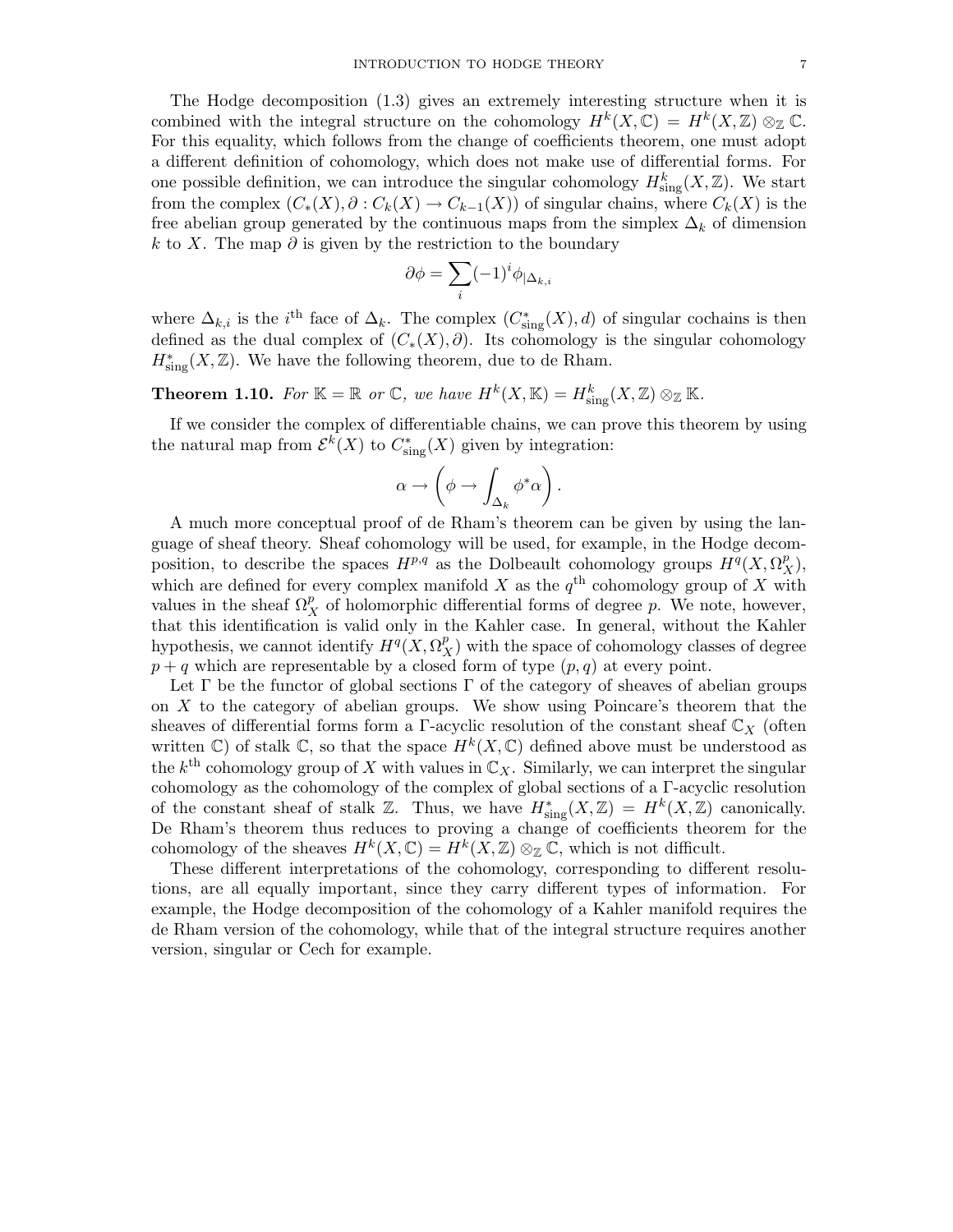#### 2. Holomorphic Functions of Many Variables

In this section, we recall the main properties of holomorphic functions of several complex variables. The C-valued holomorphic functions of the complex variables  $z_1, \ldots, z_n$ those whose differential is C-linear, or equivalently, those which are annihilated by the operators  $\frac{\partial}{\partial \bar{z}_l}$ . It follows immediately from this definition that the set of holomorphic functions forms a ring, and that the composition of two holomorphic functions is holomorphic. The following theorem, however, requires a certain amount of work.

**Theorem 2.1.** The holomorphic functions of the complex variables  $z_1, \ldots, z_n$  are complex analytic, i.e. they locally admit expansions as power series in the variables  $z_l$ .

This result is an easy consequence of Cauchy's formula in several variables, which is a generalisation of the formula

$$
f(z) = \frac{1}{2\pi i} \int_{|\zeta|=1} \frac{f(\zeta)}{\zeta - z} d\zeta,
$$

where f is a holomorphic function defined in a disk of radius  $> 1$ , and  $|z| < 1$ .

Cauchy's formula can also be used to prove Riemann's theorem of analytic continuation:

**Theorem 2.2.** Let f be a bounded holomorphic function on the pointed disk. Then f extends to a holomorphic function on the whole disk.

And also Hartogs' theorem:

**Theorem 2.3.** Let  $f$  be a holomorphic function defined on the complement of an analytic subset of codimension 2 in a ball B of  $\mathbb{C}^n$ ,  $n \geq 2$ . Then f extends to a holomorphic function on B.

Hartogs' theorem enables us to show that a holomorphic section of a complex vector bundle over a complex manifold is defined everywhere if it is defined on the complement of an analytic subset of codimension 2.

2.4. Holomorphic functions of one variable. Let  $U \subset \mathbb{C} = \mathbb{R}^2$  be an open set, and  $f: U \to \mathbb{C}$  a  $\mathcal{C}^{\bar{1}}$  map. Let  $x, y$  be the linear coordinates on  $\mathbb{R}^2$  such that  $z = x + iy$  is the canonical linear complex coordinate on C. Consider the complex-valued differential form

$$
dz = dx + idy \in \text{Hom}_{\mathbb{R}}(TU, \mathbb{C}) = \Omega_{U, \mathbb{R}} \otimes \mathbb{C}.
$$

Clearly dz and its complex conjugate  $d\overline{z}$  form a basis of  $\Omega_{U,\mathbb{R}} \otimes \mathbb{C}$  over  $\mathbb{C}$  at every point of U, since

$$
2dx = dz + d\overline{z}, 2idy = dz - d\overline{z}.
$$

The complex differential form  $df \in \text{Hom}_{\mathbb{R}}(TU, \mathbb{C})$  can thus be uniquely written

$$
d_u f = \frac{\partial f}{\partial z}(u) dz + \frac{\partial f}{\partial \bar{z}}(u) d\bar{z},
$$

where the complex-valued functions  $\frac{\partial f}{\partial z}(\cdot)$ ,  $\frac{\partial f}{\partial \overline{z}}(\cdot)$  are continuous. We obviously have

$$
\frac{\partial f}{\partial z} = \frac{1}{2} \left( \frac{\partial f}{\partial x} - i \frac{\partial f}{\partial y} \right), \frac{\partial f}{\partial \bar{z}} = \frac{1}{2} \left( \frac{\partial f}{\partial x} + i \frac{\partial f}{\partial y} \right).
$$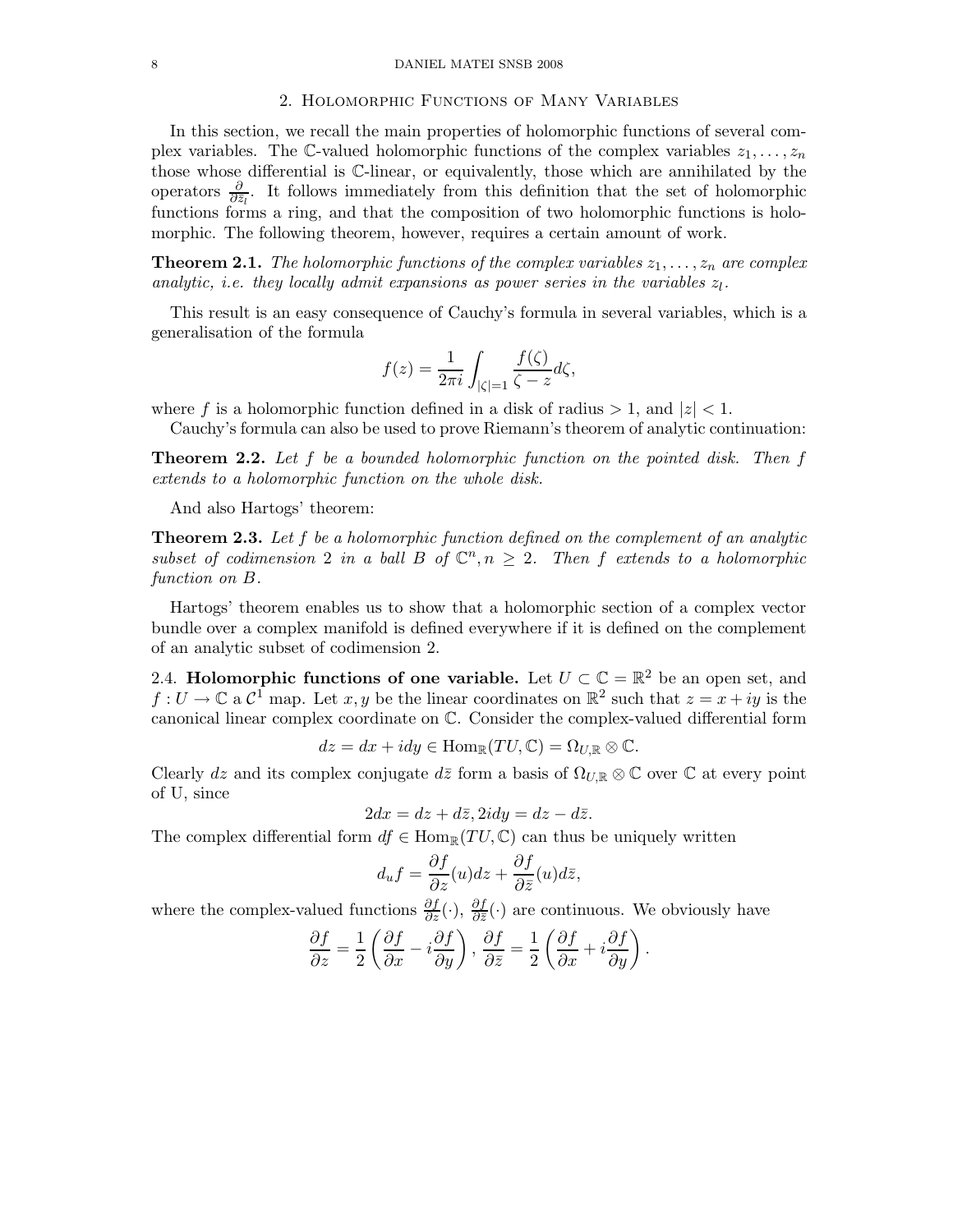We can also consider the above decomposition of df as the decomposition of df  $\in$  $Hom(\mathbb{C}, \mathbb{C})$  into  $\mathbb{C}\text{-linear}$  and  $\mathbb{C}\text{-antilinear}$  parts:

**Lemma 2.5.** We have  $\frac{\partial f}{\partial \bar{z}}(u) = 0$  if and only if the R-linear map  $d_u f : T_u U = \mathbb{C} \to \mathbb{C}$ is C-linear, i.e. is equal to multiplication by a complex number, which is then equal to  $\frac{\partial f}{\partial z}(u)$ .

**Definition 2.6.** The function f is said to be *holomorphic* if it satisfies one of the equivalent conditions of lemma 2.5 at every point of U.

**Lemma 2.7.** If f is holomorphic and does not vanish on U, then  $1/f$  is holomorphic. Similarly, if f,g are holomorphic, fg and  $f + g$  and  $g \circ f$  (when g is defined on the image of f) are all holomorphic.

In particular, we will use the following corollary.

**Corollary 2.8.** If f is holomorphic on  $U$ , the map g defined by

$$
g(z) = \frac{f(z)}{z - a}
$$

is holomorphic on  $U \setminus \{a\}.$ 

2.9. Stokes' formula. Let  $\alpha$  be a differential k-form on an n-dimensional manifold U. If  $x_1, \ldots, x_n$  are local coordinates on U, we can write

$$
\alpha = \sum_{I} \alpha_{I} dx_{I},
$$

where the indices I parametrise the totally ordered subsets  $i_1 < \cdots < i_k$  of  $\{1, ..., n\}$ , with  $dx_I = dx_{i_1} \wedge \cdots \wedge dx_{i_k}$ . We can then define the continuous  $(k+1)$ -form

(2.1) 
$$
d\alpha = \sum_{I,i} \frac{\partial \alpha_I}{\partial x_i} dx_i \wedge dx_I;
$$

we check that it is independent of the choice of coordinates. This follows from the more general fact that if V is an m-dimensional manifold and  $\phi: V \to U$  is a differential map given in local coordinates by  $\phi^* x_i := x_i \circ \phi = \phi(y_1, \dots, y_m)$ , then for every differential form  $\alpha = \sum_{I} \alpha_{I} dx_{i_{1}} \wedge \cdots \wedge dx_{i_{k}}$ , we can define its inverse image

$$
\phi^*\alpha = \sum_I \alpha_I \circ \phi \ d\phi_{i_1} \wedge \cdots \wedge d\phi_{i_k}.
$$

Moreover, this image inverse satisfies

$$
d(\phi^*\alpha) = \phi^*(d\alpha),
$$

where the coordinates  $y_i$  (and the formulae  $(2.1)$ ) are used on the left, while the coordinates  $x_i$ , are used on the right.

A differential k-form a can be integrated over the compact oriented k-dimensional submanifolds of  $U$  with boundary, or over the image of such manifolds under differentiable maps.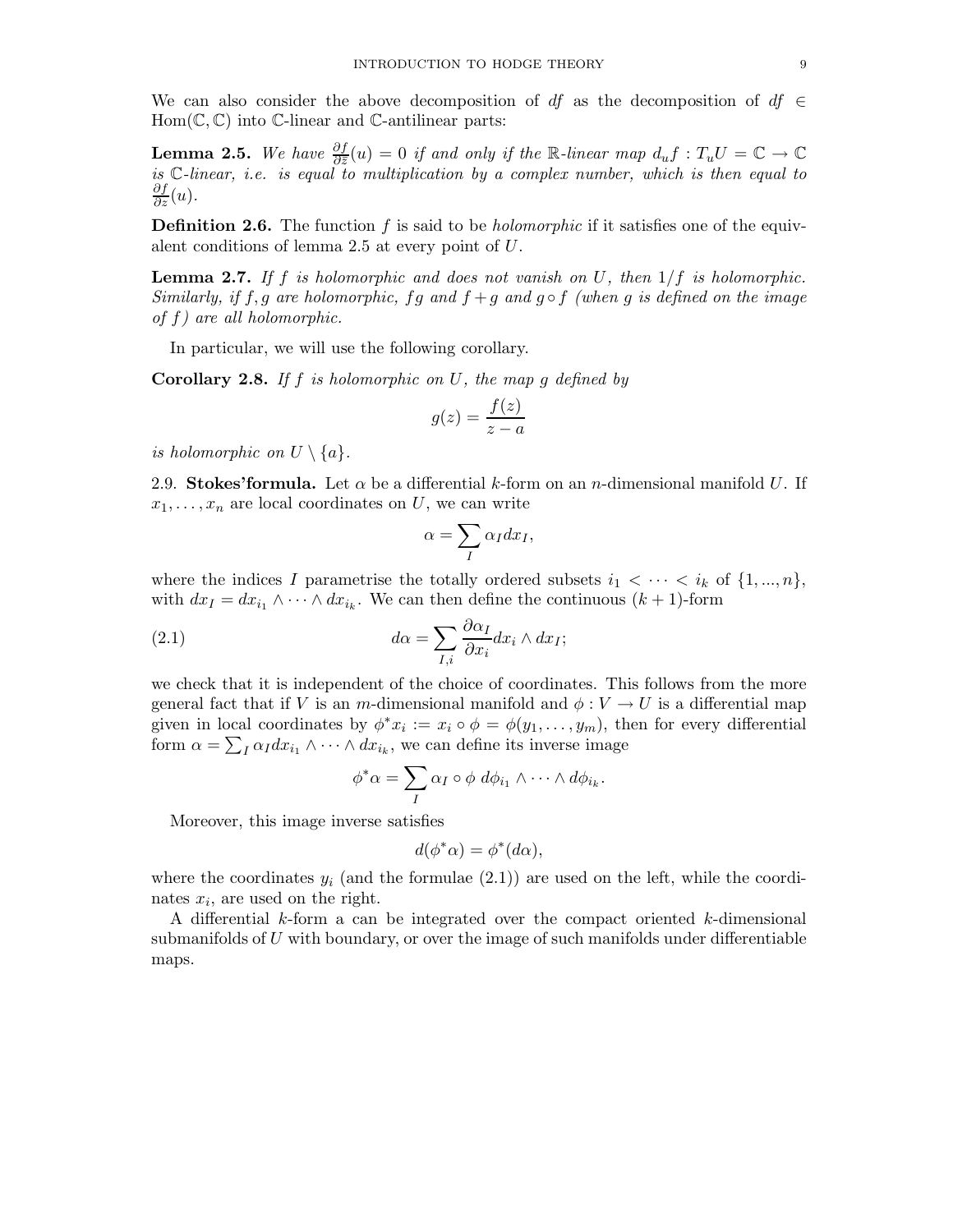To begin with, let us recall that a  $k$ -dimensional manifold with boundary is a topological space covered by open sets  $U_i$  which are homeomorphic, via certain maps  $h_i$  to open subsets of  $\mathbb{R}^k$  or to  $(0,1] \times V$ , where V is an open set of  $\mathbb{R}^{k-1}$ . We require the transition functions  $h_i \circ h_j^{-1}$  to be differentiable on  $h_j(U_i \cap U_j)$ . When  $h_j(U_i \cap U_j)$  contains points on the boundary of  $U_j$ , i.e. is locally isomorphic to  $(0,1] \times V$ , where V is an open set of  $\mathbb{R}^{k-1}$ ,  $h_j(U_i \cap U_j)$  must also be locally isomorphic to  $(0,1] \times W$ , where W is an open set of  $\mathbb{R}^{k-1}$ , and the differentiable map  $h_i \circ h_j^{-1}$  must locally extend to a diffeomorphism of a neighbourhood in  $\mathbb{R}^k$  of  $(0,1] \times V$  to a neighbourhood of  $(0,1] \times W$ , inducing a diffeomorphism from  $1 \times V$  to  $1 \times W$ . In particular, the boundary of M, which we denote by  $\partial M$  and which is defined, with the preceding notation, as the union of the  $h_i^{-1}(1 \times V)$ , is a closed set of M which possesses an induced differentiable manifold structure.

The manifold with boundary M is said to be *oriented* if the diffeomorphisms  $h_i \circ$  $h_j^{-1}$  have positive Jacobian. The boundary of M is then also naturally oriented by the charts  $1 \times V$ , where V is an open set of  $\mathbb{R}^{k-1}$  as above, since the induced transition diffeomorphisms  $h_i \circ h_j^{-1} \mid_{1 \times V} : V \to W$  also have positive Jacobian.

If M is k-dimensional manifold with boundary and  $\phi : M \to U$  is a differentiable map (along the boundary of M, which is locally isomorphic to  $(0, 1] \times V$ , we require  $\phi$  to extend locally to a differentiable map on a neighbourhood  $(0, 1 + \epsilon) \times V$  of  $\{1\} \times V$ , then for every differentiable k-form  $\alpha$ , we have the inverse image  $\beta = \phi^* \alpha$  defined above, which is a differentiable k-form on  $M$ . If moreover  $M$  is oriented and compact, such a form can be integrated over M as follows. Let  $\rho_i$  be a partition of unity subordinate to a covering of  $M$  by open sets  $U_i$  as above, which we may assume to be diffeomorphic to  $(0,1] \times (0,1)^{k-1}$  or to  $(0,1)^k$ . Then  $\beta = \sum_i \rho_i \beta$  on extends to a differentiable form on [0, 1]<sup>k</sup>. Setting  $\rho_i \beta = g_i(x_1, \ldots, x_k) dx_1 \wedge \cdots \wedge dx_k$ , we then define

$$
\int_M \beta = \sum_i \int_{U_i} \rho_i \beta, \quad \int_{U_i} \rho_i \beta = \int_0^1 \dots \int_0^1 g_i(x_1, \dots, x_k) dx_1 \dots dx_k.
$$

The change of variables formula for multiple integrals and the fact that the authorised variable changes have positive Jacobians ensure that  $\int_M \beta$  is well-defined independently of the choice of oriented charts, i.e. of local orientation-preserving coordinates.

**Remark 2.10.** If we change the orientation of  $M$ , i.e. if we compose all the charts with local diffeomorphisms of  $\mathbb{R}^k$  with negative Jacobians, the integrals  $\int_M \phi^* \alpha$  change sign. This follows from the change of variables formula for multiple integrals, which uses only the absolute value of the Jacobian, whereas the change of variables formula for differential forms of maximal degree uses the Jacobian itself.

Suppose now that  $\alpha$  is a  $(k-1)$ -form on U. Then, as  $\phi|_{\partial M}$  is differentiable and  $\partial M$  is a compact oriented manifold of dimension  $k-1$ , we can compute the integral  $\int_{\partial M} \phi^* \alpha$ . Moreover, we can integrate the differential  $d\phi^*\alpha = \phi^*d\alpha$  over M. We then have

Theorem 2.11. (Stokes' formula) The following equality holds:

$$
\int_M \phi^* d\alpha = \int_{\partial M} \phi^* \alpha.
$$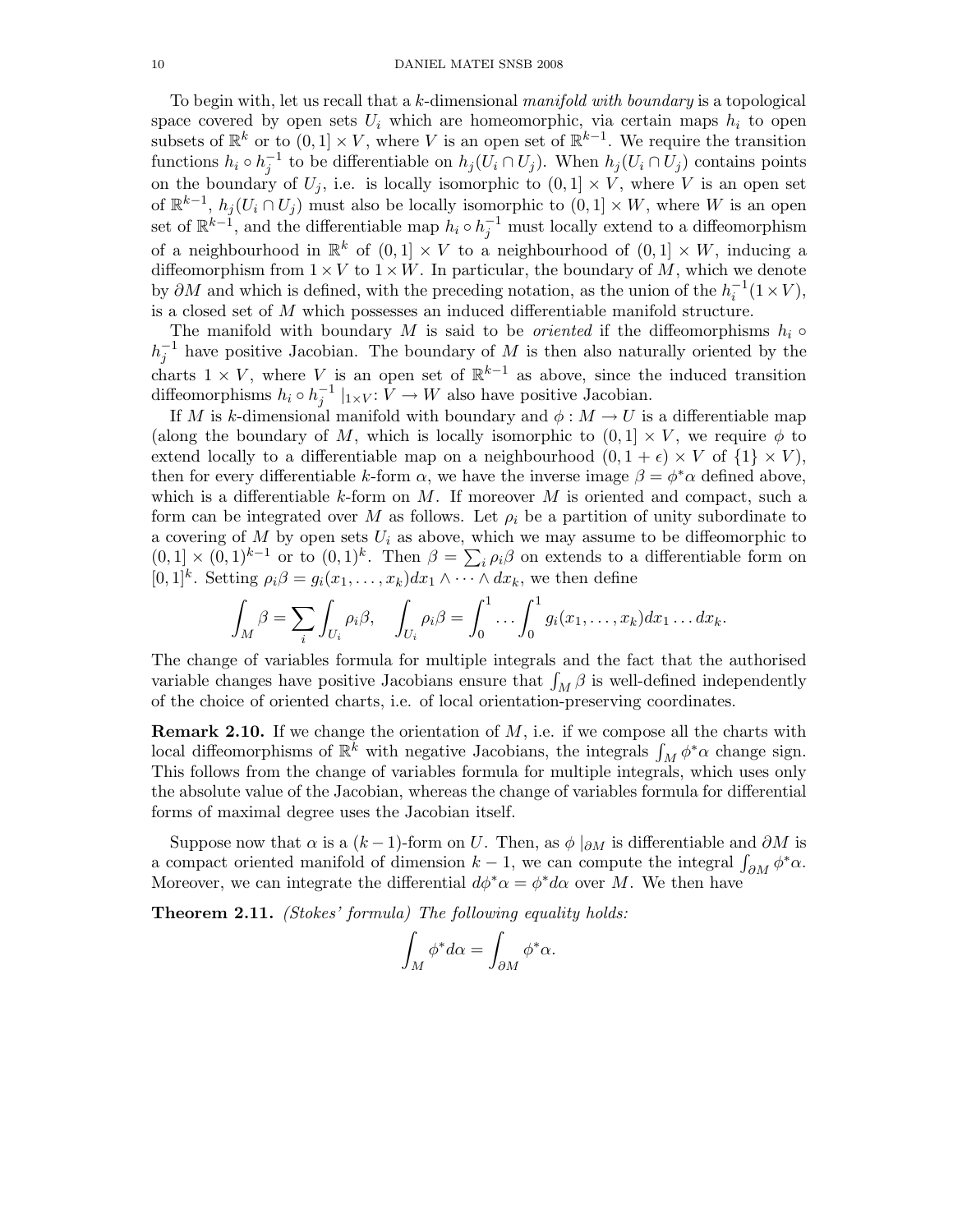In particular, if  $d\alpha = 0$ , we have  $\int_{\partial M} \phi^* \alpha = 0$ .

We will use Stokes' formula very frequently throughout this text. In particular, it will enable us to pair the de Rham cohomology with the singular homology. The following consequence will be particularly useful.

**Corollary 2.12.** If  $\alpha$  is a differential form of degree  $n-1$  on a compact n- dimensional manifold without boundary, then  $\int_M d\alpha = 0$ .

2.13. Cauchy's formula. We propose to apply Stokes' formula, using the following lemma.

**Lemma 2.14.** Let  $f: U \to \mathbb{C}$  be a holomorphic map. Then the complex differential form fdz is closed.

We thus also have the following.

**Corollary 2.15.** If f is holomorphic on U, the differential form  $\frac{f}{z-z_0}$  dz is closed on  $U \setminus \{z_0\}.$ 

Suppose now that U contains a closed disk D. For every  $z_0 \in D$ , let  $D_{\epsilon}$  be the open disk of radius  $\epsilon$  centred at 0 which is contained in D for sufficiently small  $\epsilon$ . Then  $D \backslash D_{\epsilon}$  is a manifold with boundary, whose boundary is the union of the circle  $\partial D$  and the circle of centre  $z_0$  and radius  $\epsilon$ , the first with its natural orientation, the second with the opposite orientation. For holomorphic  $f$ , Stokes' formula and previous corollary then give the equality

$$
\frac{1}{2\pi i} \int_{\partial D} \frac{f(z)}{z - z_0} dz = \frac{1}{2\pi i} \int_{|z - z_0| = \epsilon} \frac{f(z)}{z - z_0} dz.
$$

Furthermore, we have the following.

**Lemma 2.16.** If f is a function which is continuous at  $z_0$ , then

$$
\lim_{\epsilon \to 0} \frac{1}{2\pi i} \int_{|z-z_0|=\epsilon} \frac{f(z)}{z-z_0} dz = f(z_0).
$$

Combining thus lemma and the above equality, we now have

**Theorem 2.17.** (Cauchy's formula) Let f be a holomorphic function on U and D a closed disk contained in U. Then for every point  $z_0$  in the interior of D, we have the equality

$$
f(z_0) = \frac{1}{2\pi i} \int_{\partial D} \frac{f(z)}{z - z_0} dz.
$$

# 2.18. Holomorphic functions of several variables.

2.18.1. Cauchy's formula and analyticity. Let U be an open set of  $\mathbb{C}^n$ , and let f:  $U \to \mathbb{C}$  be a differentiable map. For  $u \in U$ , we have a canonical identification  $T_u U = \mathbb{C}^n$ . We can thus generalise the notion of a holomorphic function to higher dimensions.

**Definition 2.19.** The function f is said to be *holomorphic* if for every  $u \in U$ , the differential  $d_u f : \text{Hom}(T_u U, \mathbb{C}) = \text{Hom}(\mathbb{C}^n, \mathbb{C})$  is C-linear.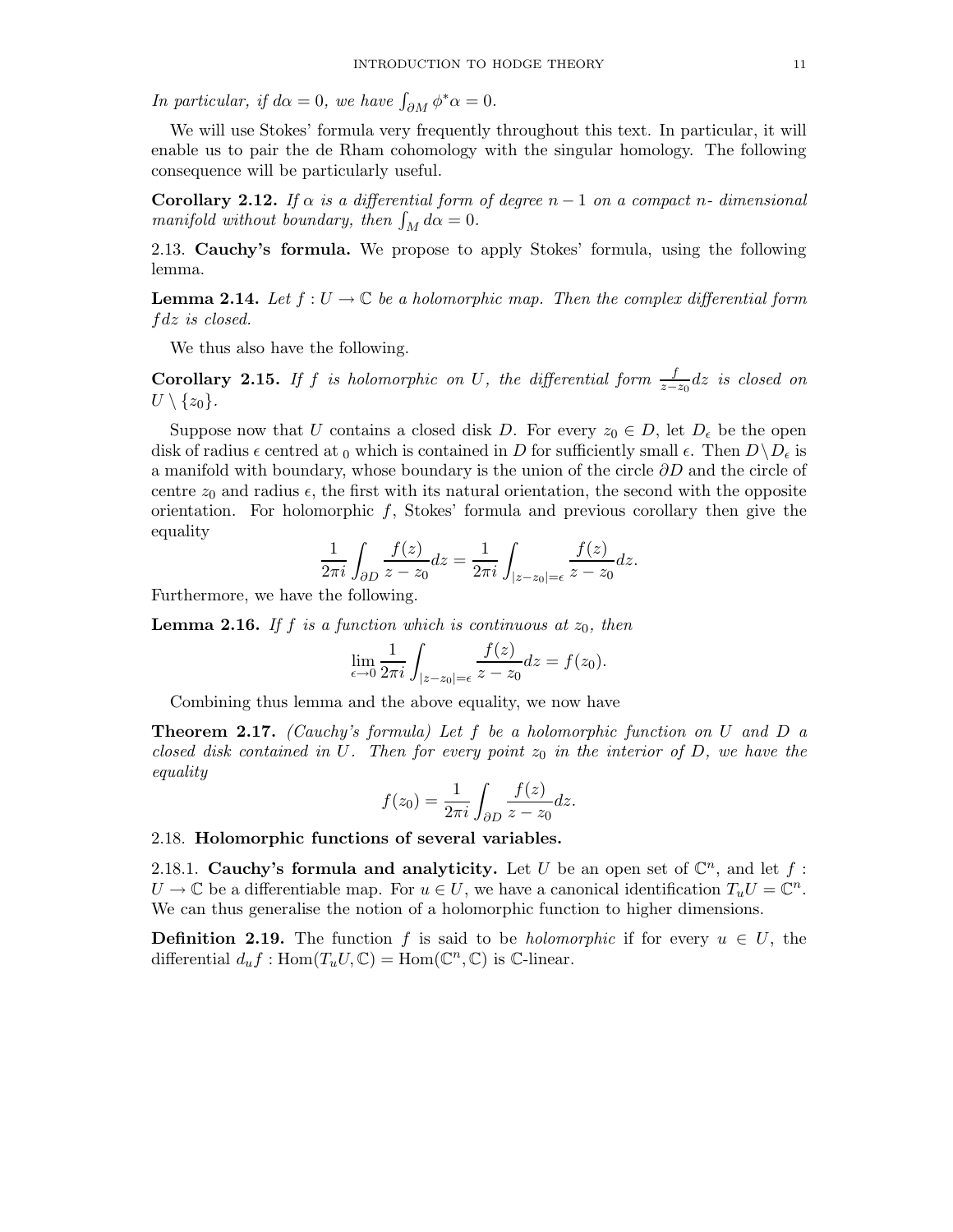It is easy to prove that lemma 2.7 remains true in higher dimensions. Furthermore, we have the three following characterisations of holomorphic functions.

**Theorem 2.20.** The following three properties are equivalent for a differentiable function

- (i) f is holomorphic.
- (ii) In the neighbourhood of each point  $z_0 \in U$ , f admits an expansion as a power series of the form  $f(z_0 + z) = \sum_I a_I z^I$ , where I runs through the set of the ntuples of integers  $(i_1, \ldots, i_n)$  with  $i_k \geq 0$ , and  $z^I := z_1^{i_1} \ldots z_n^{i_n}$ . The coefficients of the series satisfy the following property: there exist  $R_1 > 0, \ldots, R_n > 0$  such that the power series  $\sum_I a_I r^I$  converges for every  $r_1 < R_1, \ldots, r_n < R_n$ .
- (iii) If  $D = \{(\zeta_1, \ldots, \zeta_n) | |\zeta_i a_i| \leq \epsilon_i\}$  is a poly disk contained in U, then for every  $z = (z_1, \ldots, z_n) \in D^{\circ}$ , we have the equality

$$
f(z) = \left(\frac{1}{2\pi i}\right)^n \int_{|\zeta_i - a_i| = \epsilon_i} f(\zeta) \frac{d\zeta_1}{\zeta_1 - z_1} \wedge \cdots \wedge \frac{d\zeta_n}{\zeta_n - z_n}.
$$

In the preceding formula, the integral is taken over a product of circles, equipped with the orientation which is the product of the natural orientations.

Because of property (ii), holomorphic functions are also known as complex analytic functions. Property (iii) is Cauchy's formula in several variables. One can prove it by induction on the dimension, using Cauchy's formula in a single variable. One can also directly apply Stokes' formula, using the following analogue of lemma 2.14.

**Lemma 2.21.** If f is holomorphic, then the differential form  $f(z)dz_1 \wedge \cdots \wedge dz_n$  is closed.

Let us give some applications of theorem 2.20. To begin with, we have

**Theorem 2.22.** (The maximum principle) Let f be a holomorphic function on an open subset U of  $\mathbb{C}^n$ . If |f| admits a local maximum at a point  $u \in U$ , then f is constant in the neighbourhood of this point.

Another essential application is the principle of analytic continuation.

**Theorem 2.23.** Let U be a connected open set of  $\mathbb{C}^n$ , and f a holomorphic function on U. If f vanishes on an open set of U, then f is identically zero.

Let us now give some subtler applications of Cauchy's formula or its generalisations. These theorems show that the possible singularities of a holomorphic function cannot exist unless the function is not bounded (Riemann), and is not defined on the complement of an analytic subset of codimension 2 (Hartogs).

**Theorem 2.24.** (Riemann) Let f be a holomorphic function on  $U \setminus \{z|z_1 = 0\}$ , where U is an open set of  $\mathbb{C}^n$ . Then if f is locally bounded on U, f extends to a holomorphic map on U.

To conclude this section, we will mention the following version of Hartogs' extension theorem which implies the more general theorem mentioned above.

**Theorem 2.25.** Let U be an open set of  $\mathbb{C}^n$  and f a holomorphic function defined on  $U \setminus \{z|z_1 = z_2 = 0\}$ . Then f extends to a holomorphic function on U.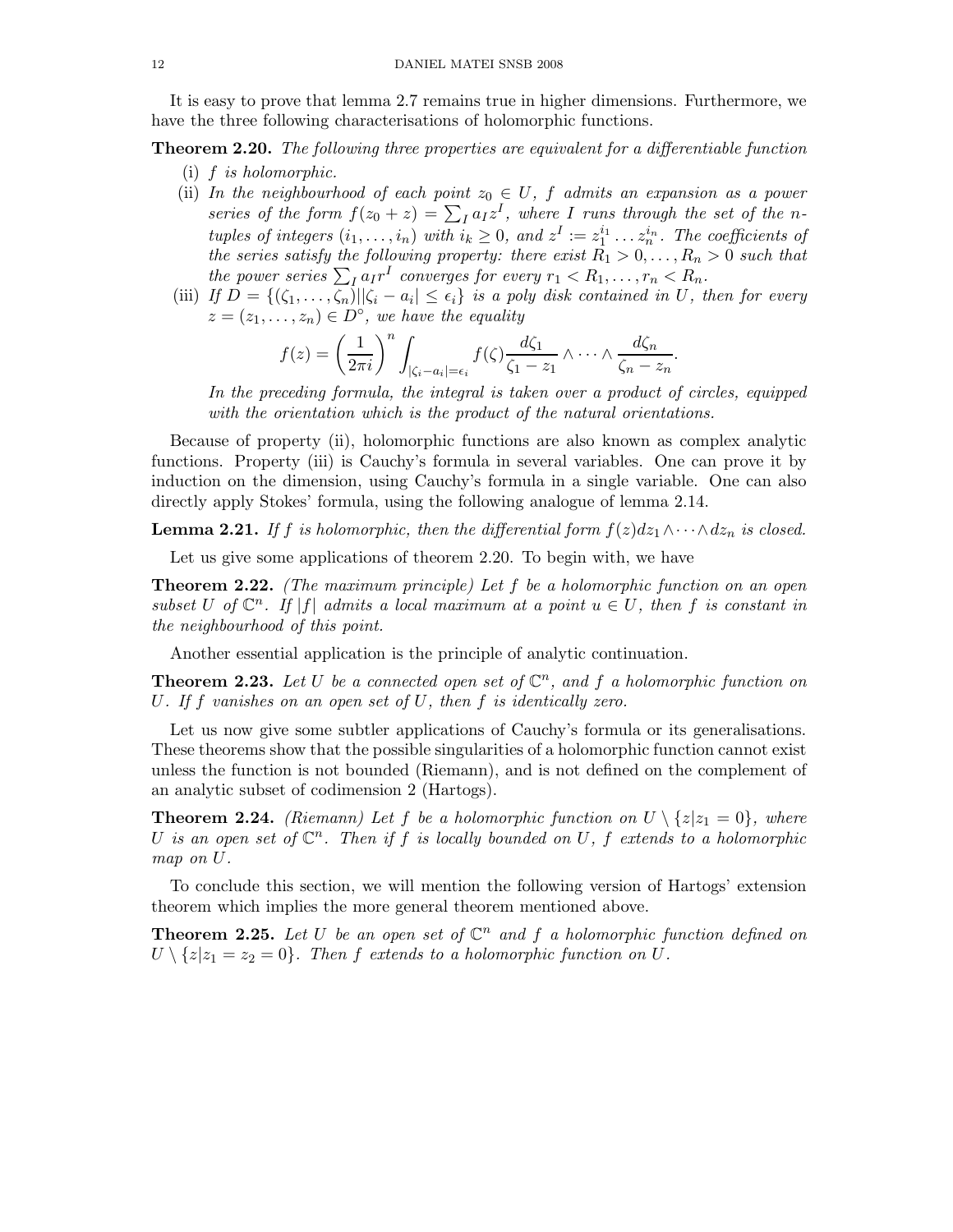2.26. The equation  $\frac{\partial g}{\partial \bar{z}} = f$ . The following theorem will play an essential role in the proof of the local exactness of the operator  $\bar{\partial}$ .

**Theorem 2.27.** Let f be a differentiable function on an open set of  $\mathbb{C}$ . Then, locally on this open set, there exists a differentiable function g (defined up to the addition of a holomorphic function), such that

$$
\frac{\partial g}{\partial \bar{z}} = f.
$$

*Proof.* As the statement is local, we may assume that  $f$  has compact support, and thus is defined on C. Now set

$$
g(z) = \frac{1}{2\pi i} \int_{\mathbb{C}} \frac{f(\zeta)}{\zeta - z} d\zeta \wedge d\bar{\zeta}.
$$

This is a singular integral. By definition, it is equal to the limit, as  $\epsilon \to 0$ , of the integrals

$$
g(z) = \frac{1}{2\pi i} \int_{\mathbb{C}\setminus D_{\epsilon}} \frac{f(\zeta)}{\zeta - z} d\zeta \wedge d\bar{\zeta},
$$

where  $D_{\epsilon}$  is a disk of radius  $\epsilon$  centred at z. It is easy to see that this limit exists (the function  $\frac{f(\zeta)}{\zeta-z}$  is  $L^1$ ). Making the change of variable  $\zeta' = \zeta - z$ , we also have

$$
g(z) = \lim_{\epsilon \to 0} g_{\epsilon}(z), \ g_{\epsilon}(z) = \frac{1}{2\pi i} \int_{\mathbb{C} \backslash D_{\epsilon}'} \frac{f(\zeta' + z)}{\zeta'} d\zeta' \wedge d\bar{\zeta}',
$$

The convergence of the  $q_{\epsilon}(z)$  when  $\epsilon \to 0$  is uniform in z. Moreover, we can differentiate under the integral sign the (non-singular) integral defining  $g_{\epsilon}$ 

$$
\frac{\partial g_{\epsilon}}{\partial \bar{z}} = \frac{1}{2\pi i} \int_{\mathbb{C} \backslash D'_{\epsilon}} \frac{\partial f(\zeta'+z)}{\partial \bar{z}} \frac{d\zeta' \wedge d\bar{\zeta}'}{\zeta'},
$$

As  $\frac{\partial f(\zeta'+z)}{\partial \overline{z}}$  $\frac{\zeta'+z}{\partial \bar{z}}$  is differentiable, the functions  $\frac{\partial g_{\epsilon}}{\partial \bar{z}}$  converge uniformly, and we conclude that g is differentiable and satisfies

$$
\frac{\partial g}{\partial \bar{z}} = \frac{1}{2\pi i} \int_{\mathbb{C}} \frac{\partial f(\zeta' + z)}{\partial \bar{z}} \frac{d\zeta' \wedge d\bar{\zeta}'}{\zeta'},
$$

Thus, it remains to show the equality  $\frac{\partial g}{\partial \bar{z}} = f$ . Changing back to  $\zeta = \zeta' + z$ , we have

(2.2) 
$$
\frac{\partial g}{\partial \bar{z}} = \lim_{\epsilon \to 0} \frac{1}{2\pi i} \int_{\mathbb{C} \backslash D_{\epsilon}} \frac{\partial f(\zeta)}{\partial \bar{\zeta}} \frac{d\zeta \wedge d\bar{\zeta}}{\zeta - z},
$$

Now, on  $\mathbb{C} \setminus D_{\epsilon}$  we have the equality  $\frac{\partial f(\zeta)}{\partial \zeta}$  $\frac{d\zeta\wedge d\bar\zeta}{\zeta-z}=-d\left(\frac{fd\zeta}{\zeta-z}\right)$  $\frac{fd\zeta}{\zeta-z}$ . Stokes' formula thus gives

(2.3) 
$$
\frac{1}{2\pi i} \int_{\mathbb{C}\backslash D_{\epsilon}} \frac{\partial f(\zeta)}{\partial \bar{\zeta}} \frac{d\zeta \wedge d\bar{\zeta}}{\zeta - z} = \frac{1}{2\pi i} \int_{\partial D_{\epsilon}} f(\zeta) \frac{d\zeta}{\zeta - z}.
$$

Using lemma 2.16 and the equalities  $(2.2)$ ,  $(2.3)$  we have thus proved the desired equality.  $\Box$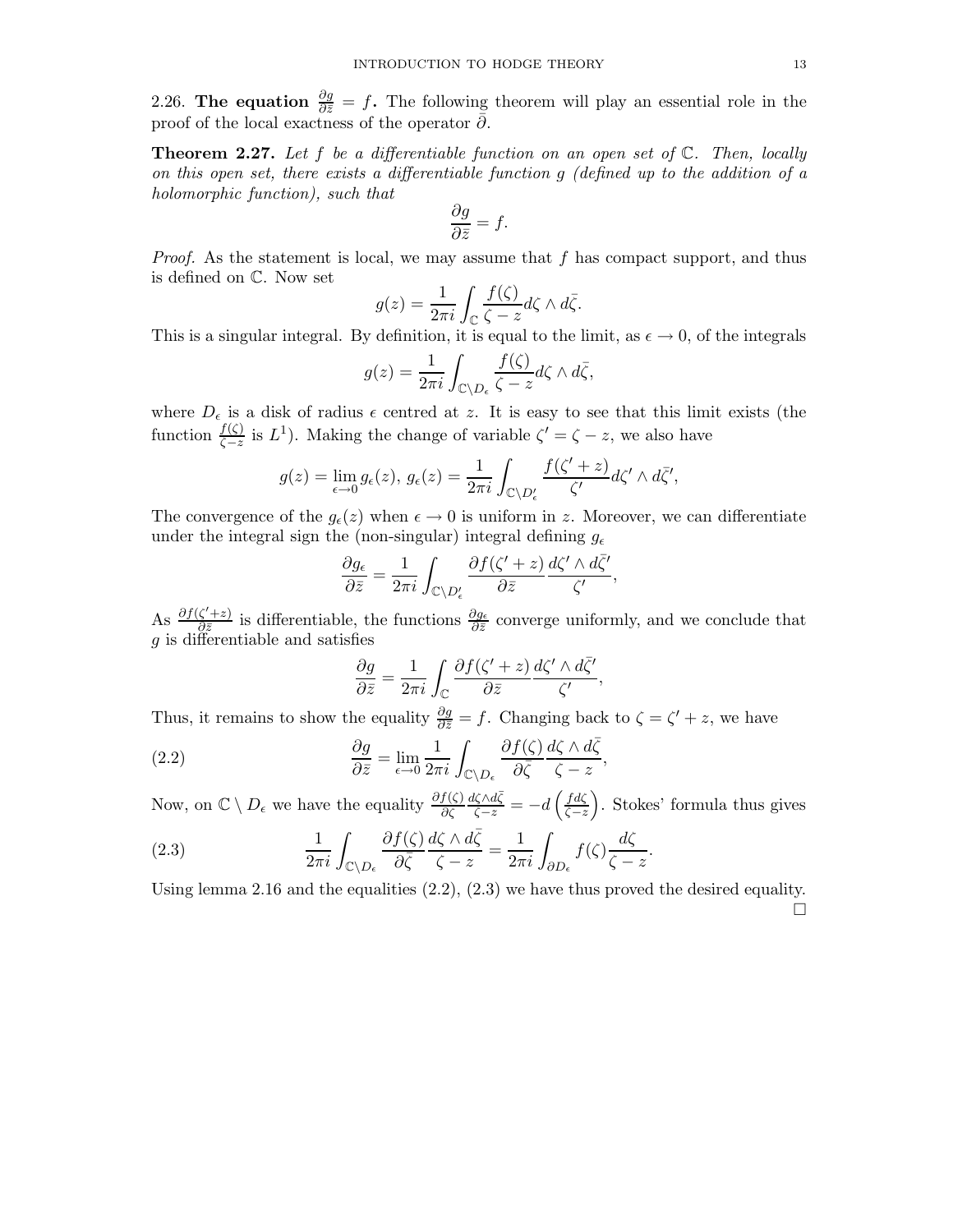## 3. Complex Manifolds

We introduce and study the notion of a complex structure on a differentiable or complex manifold. A complex manifold X of (complex) dimension n is a differentiable manifold locally equipped with complex-valued coordinates (called holomorphic coordinates)  $z_1, \ldots, z_n$ , such that the diffeomorphisms from an open set of  $\mathbb{C}^n$  to an open set of  $\mathbb{C}^n$  given by coordinate changes are holomorphic. By the definition of a holomorphic transformation, we then see that the structure of a complex vector space on the tangent space  $T_xX$ given by the identification  $T_x X = \mathbb{C}^n$  induced by the holomorphic coordinates  $z_1, \ldots, z_n$ does not depend on the choice of holomorphic coordinates. The tangent bundle TX of a complex manifold  $X$  is thus equipped with the structure of a complex vector bundle. Such a structure is called an almost complex structure. The Newlander-Nirenberg theorem characterises the almost complex structures induced as above by a complex structure. We also introduce holomorphic vector bundles over a complex manifold. These vector bundles are those whose "transition matrices" are holomorphic. It turns out that we can define a differential operator (the Dolbeault operator)  $\partial$  on the space of sections of such a vector bundle E, and more generally, on the space of differential forms with values in such a bundle. The holomorphic sections  $\sigma$  of E are then characterised by the equation  $\bar{\partial}\sigma=0$ . One can show that the Dolbeault operator satisfies the condition  $\bar{\partial}\circ\bar{\partial}=0$ , and that the complex defined in this way is locally exact. This will be used later to represent the cohomology of X with values in the sheaf of holomorphic sections of E using  $\partial$ -closed differential forms with coefficients in E.

# 3.1. Manifolds and vector bundles.

3.1.1. Definitions. A topological manifold is a topological space X equipped with a covering by open sets  $U_i$ , which are homeomorphic, via maps  $h_i$  called "local charts", to open sets of  $\mathbb{R}^n$ . One can show that such an n is necessarily independent of i when X is connected; n is then called the dimension of X.

**Definition 3.2.** A  $C^{\infty}$  differentiable manifold X is a topological manifold equipped with a system of local charts  $h_i: U_i \to \mathbb{R}^n$  such that the open sets  $U_i$  cover X, and the change of chart morphisms  $h_j \circ h_i^{-1} : h_i(U_i \cap U_j) \to h_j(U_i \cap U_j)$  are  $C^{\infty}$  maps.

A  $C^{\infty}$  differentiable function on such a manifold (or on an open set) is a function f such that for each  $U_i$ , the function  $f \circ h_i^{-1}$  is  $C^{\infty}$  differentiable. A map  $f : X \to Y$  between differentiable manifolds is  $C^{\infty}$  differentiable map if  $g_j \circ f \circ h_i^{-1}$  are  $C^{\infty}$  differentiable.

A real (resp. complex) topological vector bundle of rank m over a topological space  $X$ is a topological space E equipped with a map  $\pi : E \to X$  such that for an open cover  ${U_i}$  of X, we have "local trivialisation" homeomorphisms

$$
\phi_i : \pi^{-1}(U_i) \to U_i \times \mathbb{R}^m(\text{resp. } U_i \times \mathbb{C}^m),
$$

such that:

(i)  $pr_1 \circ \phi_i = \pi$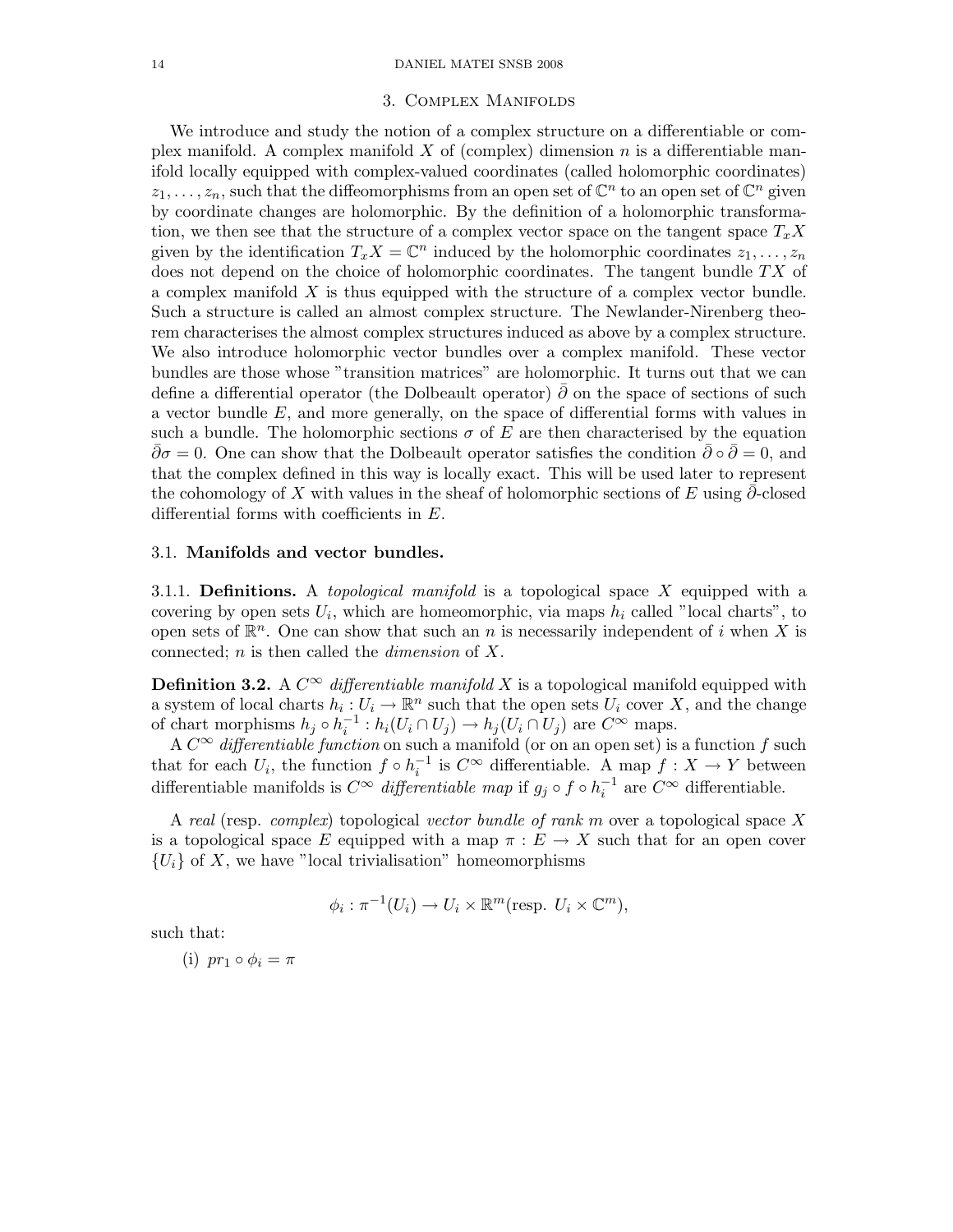(ii) The transition functions  $\phi_j \circ \phi_i^{-1} : \phi(\pi^{-1}(U_i \cap U_j)) \to \phi(\pi^{-1}(U_i \cap U_j))$  are R-linear (resp. C-linear) on each fibre  $x \times \mathbb{R}^m$  (resp.  $x \times \mathbb{C}^m$ ).

Such a transformation  $U_i \cap U_j \times \mathbb{R}^m \to U_i \cap U_j \times \mathbb{R}^m$  must respect the first projection, by condition (i) above, and is thus described by a real  $m \times m$  matrix, whose coefficients, by continuity, are continuous functions of  $x \in U_i \cap U_j$ . (In the complex case, we must consider complex matrices.) These matrices are called transition matrices.

**Definition 3.3.** If X is a differentiable manifold, a vector bundle E over X is equipped with a differentiable structure if we are given local trivialisations whose transition matrices are  $C^{\infty}$ .

**Remark 3.4.** The bundle E is then equipped with the structure of a  $C^{\infty}$  manifold for which  $\pi$  is  $C^{\infty}$  as well as the local trivialisations.

A section of a vector bundle  $\pi : E \to X$  is a map  $\sigma : X \to E$  such that  $\pi \circ \sigma = \mathrm{Id}_X$ . This section is said to be continuous, resp. differentiable, if a is continuous, resp. differentiable. If  $\pi : E \to X$  is a vector bundle and  $x \in X$ , we write  $E_x := \pi^{-1}(x)$ . It is canonically a vector space, with structure given by any of the trivialisations of  $E$  in the neighbourhood of x;  $E_x$  is called the *fibre* of E at the point x.

A vector bundle  $\pi : E \to X$  is said to be *trivial* if it admits a global trivialisation  $\phi: E = X \times \mathbb{R}^n$ . Equivalently, E must admit n global sections which provide a basis of the fibre  $E_x$  at each point. These sections are given by at  $\sigma_i = \phi^{-1} \circ \tilde{e}_i$ , where  $\tilde{e}_i: X \to X \times \mathbb{R}^n$  is given by  $e_i(x) = (x, e_i)$ , where the  $e_i$  form the standard basis of  $\mathbb{R}^n$ .

Let  $\pi_E : E \to X$  and  $\pi_F : F \to X$  be vector bundles over X. A morphism  $\psi : E \to F$ of vector bundles is a continuous map such that  $\pi_F \circ \psi = \pi_E$ , and  $\psi$  is linear on each fibre. This means that in local trivialisations,  $\psi$  becomes linear (C-linear in the case of complex bundles) on the fibres  $x \in \mathbb{R}^n$ ; his definition is independent of the choice of the open set containing  $x$ , since the transition functions are also linear on the fibres. We have an analogous definition for differentiable bundles.

Given a vector bundle E, we can define its dual  $E^*$  and its exterior powers  $\Lambda^k E$ , which are differentiable if E is. The points of  $E^*$  are the linear forms on the fibres of  $\pi_E : E \to X$ ;  $E^*$  admits a natural trivialisation when E is trivialised, and the transition matrices of  $E^*$  are the inverses of the transposes of the transition matrices of E. Similarly, the points of  $\Lambda^k E$  can be identified with the alternating K-linear forms on the fibres of  $\pi_E^*: E^* \to X.$ 

3.4.1. The tangent bundle. If X is a differentiable manifold, the tangent bundle  $TX$ of X is a differentiable bundle of rank  $n = \dim X$  which we can define as follows. If X is covered by open sets  $U_i$  equipped with diffeomorphisms  $h_i$  to open sets of  $R^n$ , then TX is covered by open sets  $U_i \times \mathbb{R}^n$ , where the identifications (or transition morphisms) between  $U_i \cap U_j \times \mathbb{R}^n \subset U_i \times \mathbb{R}^n$  and  $U_i \cap U_j \times \mathbb{R}^n \subset U_j \times \mathbb{R}^n$  are given by

$$
(x,v) \to (x, \phi_{ij*}(x)v).
$$

Here  $h_{ij} = h_i \circ h_j^{-1}$  is the transition diffeomorphism between the open sets  $h_i(U_i \cap U_j)$ and  $h_j(U_i \cap U_j)$  of  $\mathring{R}^n$ , and  $h_{ij*}(x)$  is its Jacobian matrix at the point x. A section of the tangent bundle of a differentiable manifold is called a vector field.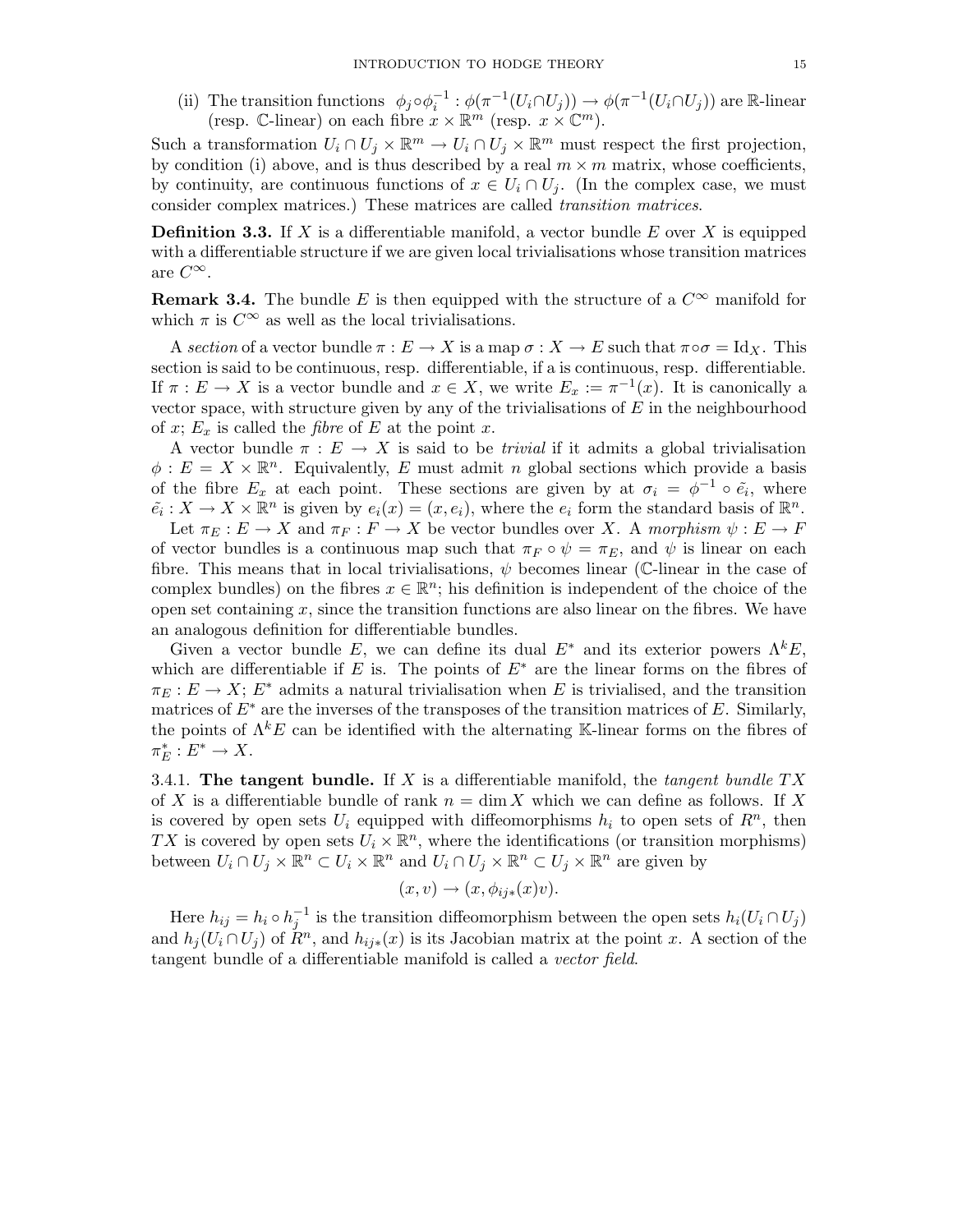There exist two intrinsic ways of describing the elements of the tangent bundle. The points of the tangent bundle can be identified with equivalence classes of differentiable maps  $\gamma : [-\epsilon, \epsilon] \to X$  (for an  $\epsilon \in \mathbb{R}, \epsilon > 0$  varying with  $\gamma$ ) for the equivalence relation

$$
\gamma \equiv \gamma'
$$
 if and only if  $\gamma(0) = \gamma'(0), \frac{d\gamma}{dt}(0) = \frac{d\gamma'}{dt}(0)$ .

The second equality in this definition makes sense in any local chart for  $X$  in the neighbourhood of  $\gamma(0)$ . We call these equivalence classes "jets of order 1". To check that the set defined in this way has the structure of a vector bundle introduced earlier, it suffices to note that the jets of order 1 of an open set U of  $\mathbb{R}^n$  can be identified, via the map  $\gamma \to (\gamma(0), \dot{\gamma}(0))$ , with  $U \times \mathbb{R}^n$ , and that a diffeomorphism  $\psi : U \to V$  between two open sets of  $\mathbb{R}^n$  induces the isomorphism  $(\psi, \psi_*)$  between the spaces of jets of order 1 of  $U$  and  $V$ .

Another definition of the tangent vectors, i.e. of the elements of the tangent bundle, consists in identifying them with the derivations of the algebra of the real differentiable functions on X with values in R supported at a point  $x \in X$ . This means that we consider the linear maps  $\delta: C^{\infty}(X) \to \mathbb{R}$  satisfying Leibniz' rule

$$
\delta(fg) = f(x)\delta(g) + g(x)\delta(f)
$$

for a point  $x \in X$ . The equivalence between the two definitions is realised by the map which to a jet  $\gamma$  associates the derivation  $\delta_{\gamma}(f) = \frac{d(\gamma \circ f)}{dt}(0)$ .

**Definition 3.5.** A differential form of degree k is a section of  $\Lambda^k T^* X$ . We write deg  $\alpha$ for the degree of such a form  $\alpha$ .

In general, we write  $\Omega_{X,\mathbb{R}}$  the bundle of real differential 1-forms, and  $\Omega_{X,\mathbb{C}}$  for its complexification Hom( $\Omega_{X,\mathbb{R}}, \mathbb{C}$ ). Similarly, the bundle of real (resp. complex) k-forms is written  $\Omega_{X,\mathbb{R}}^k$  (resp.  $\Omega_{X,\mathbb{C}}^k$ ). We see immediately that if f is a real differentiable function on X, then df is a  $C^{\infty}$  section of  $\Omega_{X,\mathbb{R}}$ . We also see that if  $x_1,\ldots,x_n$  are local coordinates defined on an open set  $U \subset X$ , then the  $dx_I = dx_{i_l} \wedge \cdots \wedge dx_{i_k}$ ,  $1 \leq i_1 < \cdots < i_k \leq n$  provide a basis of the fibre of  $\Omega_{X,\mathbb{R}}^k$  at each point of the open set U. Indeed, by the definition of  $TX$ , the coordinates  $x_i$  provide a local trivialisation of TX, where the corresponding local basis is given at each point  $x \in U$  by the derivations ∂  $\frac{\partial}{\partial x_i}(x)$ . The  $dx_i$  simply form the dual basis of  $\Omega_{X,\mathbb{R}}$  at each point of U.

3.5.1. Complex manifolds. Let X be a differentiable manifold of dimension  $2n$ .

**Definition 3.6.** We say that X is equipped with a *complex structure* if X is covered by open sets  $U_i$  which are diffeomorphic, via maps called  $h_i$ , to open sets of  $C<sup>n</sup>$ , in such a way that the transition diffeomorphisms  $h_j \circ h_i^{-1} : h_i(U_i \cap U_j) \to h_j(U_i \cap U_j)$  are holomorphic.

The (complex) dimension of  $X$  is by definition equal to  $n$ . On a complex manifold, a  $\mathrm{map}\; f:U\to\mathbb{C}$  defined on an open set  $U$  is said to be holomorphic if  $f\circ h_i^{-1}$  is holomorphic on  $h_i(U \cap U_i)$ . Once again, this definition does not depend on the choice of chart, since the change of chart morphisms is holomorphic and compositions of holomorphic functions are also holomorphic.

We can also define the notion of a *holomorphic vector bundle*.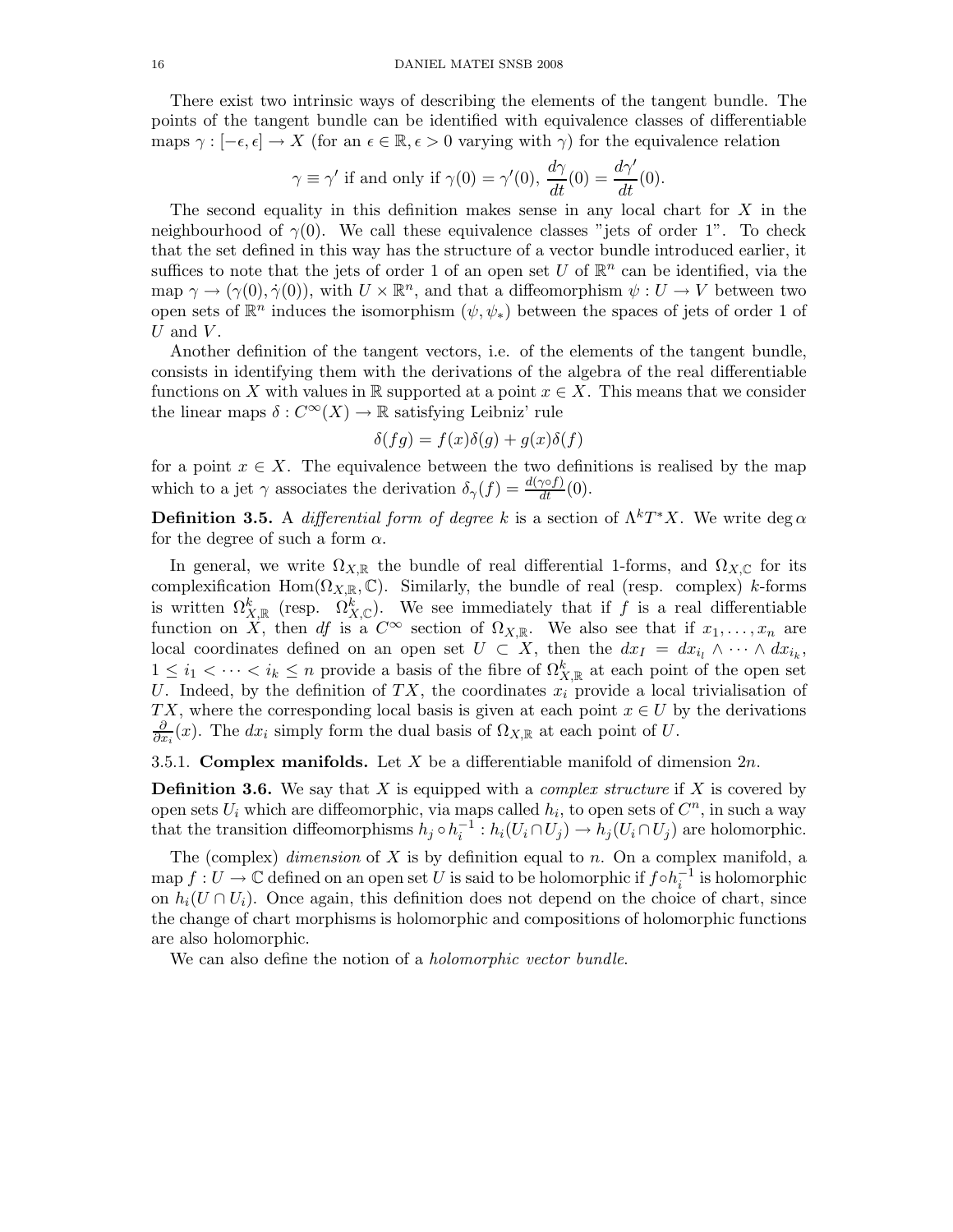**Definition 3.7.** A differentiable complex vector bundle  $\pi : E \to X$  over a complex manifold  $X$  is said to be equipped with a holomorphic structure if we have trivialisations

$$
\phi_i : \pi^{-1}(U_i) \to U_i \times \mathbb{C}^m,
$$

such that the transition matrices  $\phi_{ij} = \phi_j \circ \phi_i^{-1}$  have holomorphic coefficients.

The above trivialisations will be called "holomorphic trivialisations". If  $E$  is a holomorphic vector bundle, E is in particular a complex manifold such that  $\pi$  is holomorphic. Indeed, we can assume, in the definition above, that the  $U_i$  are charts, i.e. identified via  $h_i$  with open sets of  $\mathbb{C}^n$ ; then the  $(h_i \times \mathrm{Id}_{\mathbb{C}^n}) \circ \phi_i$  give charts for E whose transition functions are clearly holomorphic.

A holomorphic section of a holomorphic vector bundle  $\pi : E \to X$  over an open set U of X is a section  $\sigma: X \to E$  of  $\pi$  which is a holomorphic map. For example, a holomorphic local trivialisation  $\phi_i$  of E as above is given by the choice of a family of holomorphic sections of, whose values at each point x of  $U_i$  form a basis of the fibre  $E_x$  over  $\mathbb{C}$ .

Example 3.8. The holomorphic tangent bundle. This bundle is defined exactly like the real tangent bundle of a differentiable manifold. Given a system of charts  $h_i: U_i \to$  $V_i \subset \mathbb{C}^n$ , we define TX as the union of the  $U_i \times \mathbb{C}^n$ , glued by identifying  $U_i \cap U_j \times \mathbb{C}^n \subset$  $U_i \times \mathbb{C}^n$  and  $U_i \cap U_j \times \mathbb{C}^n \subset U_j \times \mathbb{C}^n$  via

$$
(x,v) \to (x,h_{ij*}(x)v).
$$

Here, the holomorphic Jacobian matrix  $h_{ij*}$  is the matrix with holomorphic coefficients  $\frac{\partial h_{ij}^k}{\partial z_l}$ , where  $h_{ij} = h_i \circ h_j^{-1}$ . We can also, as for the real tangent bundle, define the holomorphic tangent bundle as the set of complex-valued derivations of the  $\mathbb{C}$ -algebra of holomorphic functions, or as the set of jets of order 1 of holomorphic maps from the complex disk to X.

# 3.9. Integrability of almost complex structures.

3.9.1. Tangent bundle of a complex manifold. Let  $X$  be a complex manifold, and let  $h_k: U_i \to \mathbb{C}^n$  be holomorphic local charts. Then the real tangent bundle  $TU_{k\mathbb{R}}$  can be identified, via the differential  $h_{k*}$ , with  $U_k \times \mathbb{C}^n$ . Moreover, the change of chart morphisms  $h_k \circ h_j^{-1}$  are holomorphic by hypothesis, i.e. have C-linear differentials, for the natural identifications:  $T_x \mathbb{C}^n = \mathbb{C}^n$ ,  $x \in \mathbb{C}^n$ . It follows that the R-linear operators  $J_k: TU_{k\mathbb{R}} \to TU_{k\mathbb{R}}$  identified with  $1 \times i$  acting on  $U_k \times \mathbb{C}^n$ , glue together on  $U_k \cap U_j$ and define a global endomorphism, written  $J$ , of the bundle  $TX_{\mathbb{R}}$ . Obviously  $J$  satisfies the identity  $J^2 = -1$ ; thus J defines the structure of a C-vector space of rank n on each fibre  $T_xX_{\mathbb{R}}$ . The differentiability of J even shows that  $TX_{\mathbb{R}}$  is thus equipped with the structure of a differentiable complex vector bundle. This leads us to introduce the following definition.

**Definition 3.10.** An *almost complex structure* on a differentiable manifold  $X$  is an endomorphism J of the real tangent bundle  $TX_{\mathbb{R}}$  such that  $J^2 = -1$ ; equivalently, it is the structure of a complex vector bundle on  $TX_{\mathbb{R}}$ .

We saw that a complex structure on X naturally induces an almost complex structure.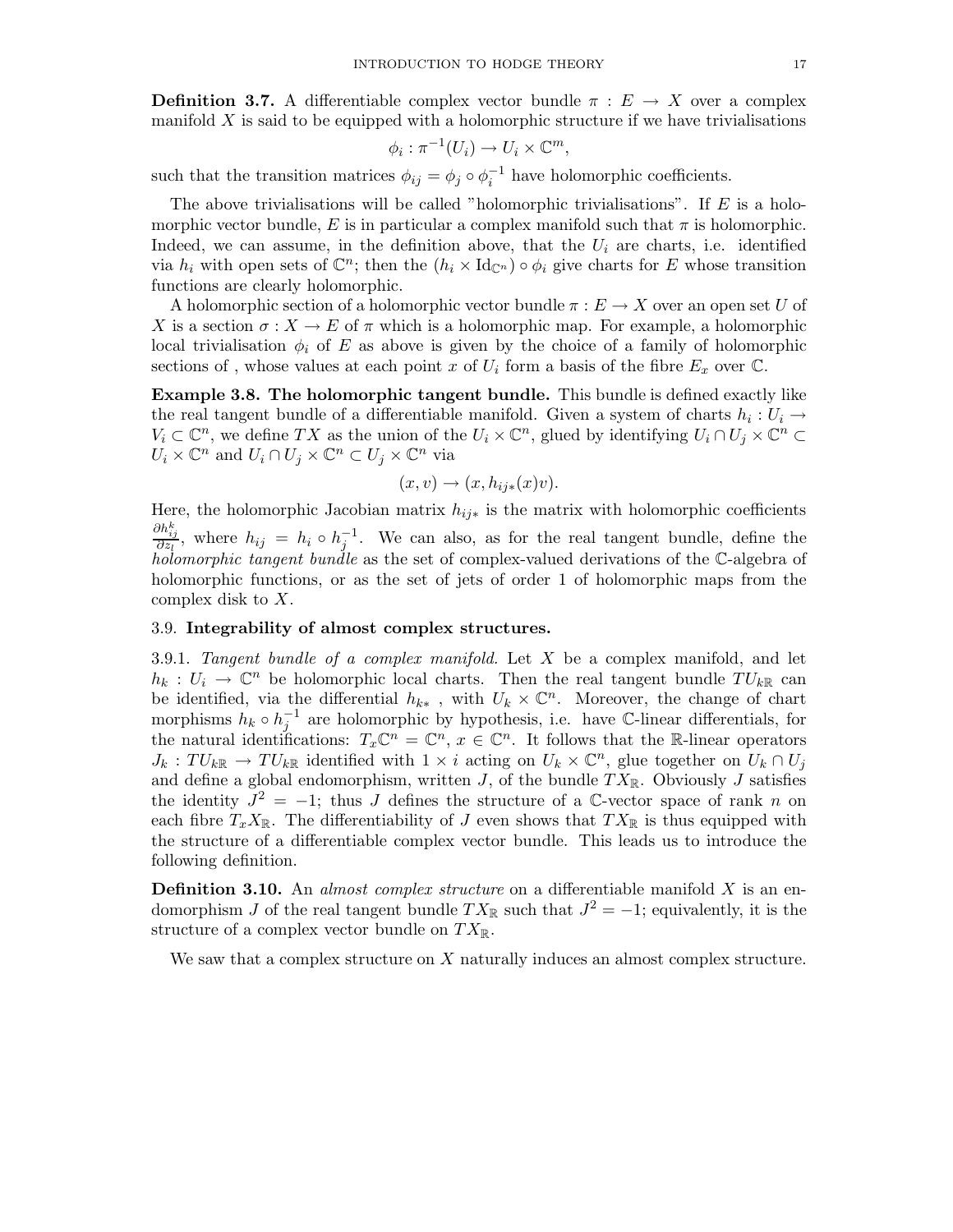**Definition 3.11.** An almost complex structure  $J$  on a manifold  $X$  is said to be *integrable* if there exists a complex structure on  $X$  which induces  $J$ .

In the case of a complex manifold, the relation between  $TX_{\mathbb{R}}$  seen as a complex vector bundle and the holomorphic tangent bundle  $TX$  of X is as follows: the bundle  $TX$  is generated, in a chart  $U$ , by the elements

$$
\frac{\partial}{\partial z_j} = \frac{1}{2} \left( \frac{\partial}{\partial x_j} - i \frac{\partial}{\partial y_j} \right),\,
$$

which are naturally elements of  $TU_{\mathbb{R}} \otimes \mathbb{C}$ . Thus, in fact, we have an inclusion of complex vector bundles

 $TX \subset TX_{\mathbb R} \otimes \mathbb C.$ 

Moreover, for an almost complex manifold  $(X, J)$ , the complexified tangent bundle  $TX_{\mathbb{R}} \otimes \mathbb{C}$  contains a complex vector subbundle, denoted by  $T^{1,0}X$  and defined as the bundle of eigenvectors of  $J$  for the eigenvalue i. As a real vector bundle,  $T^{1,0}X$  is naturally isomorphic to  $TX_{\mathbb{R}}$  via the application Re (real part) which to a complex field  $v + iw$ associates its real part v. Moreover, this identifies the operators i on  $T^{1,0}X$  and J on TX<sub>R</sub>. Clearly  $T^{1,0}X$  is generated by the  $v - iJv, v \in TX_{\mathbb{R}}$ .

Furthermore, in the case where  $X = \mathbb{C}^n$ , consider the isomorphism  $T\mathbb{C}^n_{\mathbb{R}} = \mathbb{C}^n \times R^{2n}$ given by the sections  $\frac{\partial}{\partial x_j}, \frac{\partial}{\partial y_j}$  $\frac{\partial}{\partial y_j}$  of the tangent bundle of  $\mathbb{C}^n$ , where  $z_k = x_k + iy_k$  and  $z_k$  are complex linear coordinates on  $\mathbb{C}^n$ . The induced complex structure operator J on  $T\mathbb{C}_\mathbb{R}^n$ sends  $\frac{\partial}{\partial x_j}$  to  $\frac{\partial}{\partial y_j}$ . Thus, the tangent vectors of type  $(1,0)$  are generated over  $\mathbb C$  at each point by the

$$
\left(\frac{\partial}{\partial x_j}-iJ\frac{\partial}{\partial y_j}\right)=2\frac{\partial}{\partial z_j}.
$$

In conclusion, we have shown the following.

**Proposition 3.12.** If X is a complex manifold, then X admits an almost complex structure, and the subbundle  $T^{1,0}X \subset TX_{\mathbb R} \otimes {\mathbb C}$  defined by J is equal, as a complex vector subbundle of  $TX_{\mathbb{R}} \otimes \mathbb{C}$ , to the holomorphic tangent bundle  $TX$ .

Complex conjugation acts naturally on the complexified tangent bundle  $TX_{\mathbb{C}} = TX_{\mathbb{R}} \otimes$  $\mathbb C$  of a differentiable manifold X. If J is an almost complex structure on X, we have the subbundle  $T^{0,1}X$  of  $TX_{\mathbb{C}}$ , defined as the complex conjugate of  $T^{1,0}X$ . We can also define it as the set of the complexified tangent vectors which are the eigenvectors of J associated to the eigenvalue  $-i$ . Thus, it is clear that we have a direct sum decomposition

$$
TX_{\mathbb C}=T^{1,0}X\oplus T^{0,1}X.
$$

**Remark 3.13.** When X is an almost complex manifold, the vector bundle  $T^{1,0}X$  does not a priori have the structure of a holomorphic bundle. In what follows, if  $X$  is a complex manifold, a section of  $TX$  will be taken to mean a holomorphic section of  $TX$ , while a section of  $T^{1,0}X$  will be a differentiable section.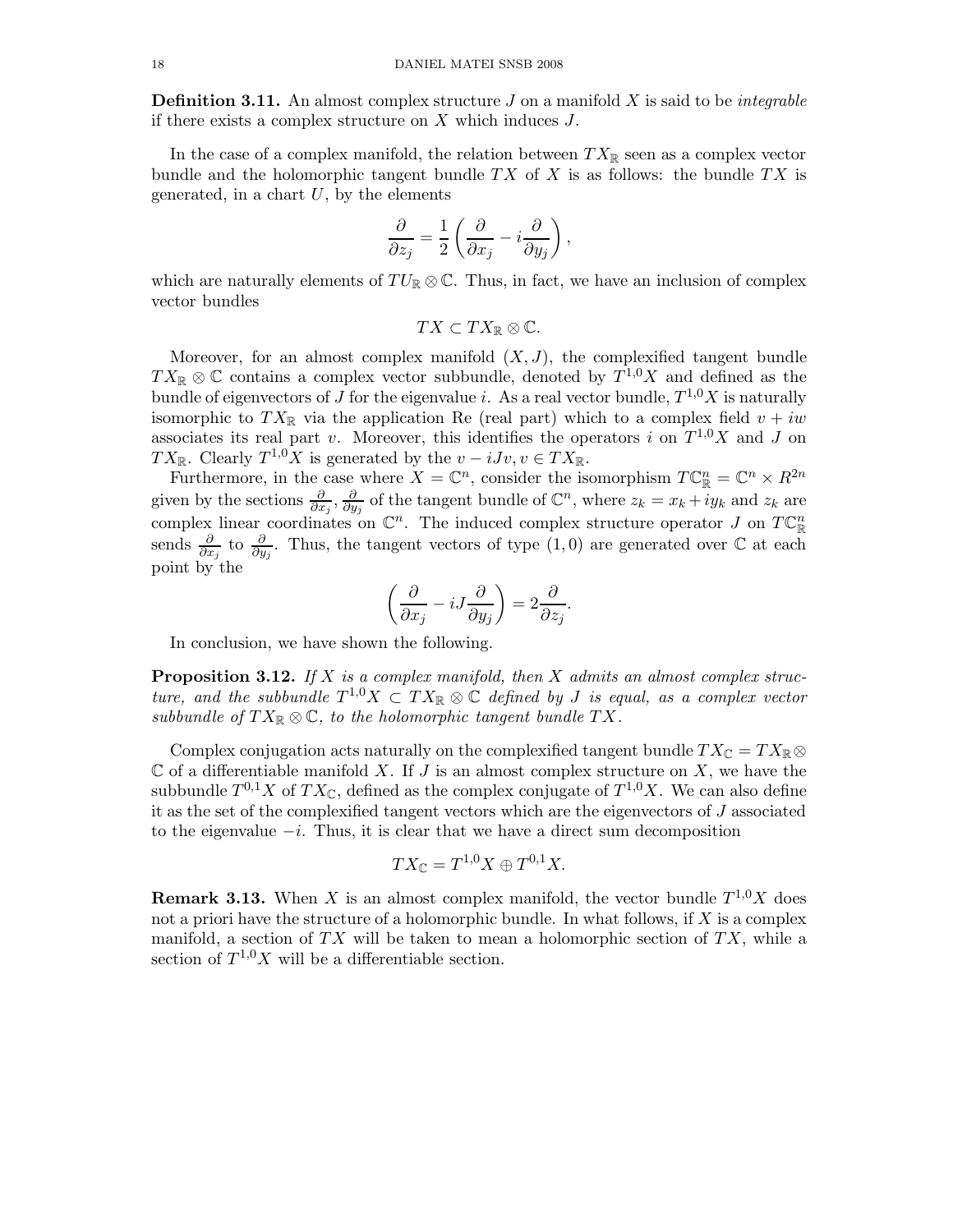If  $\psi: X \to Y$  is a holomorphic map between two complex manifolds, we define a morphism of holomorphic vector bundles  $\psi_* : TX \to TY$  in the obvious way. In holomorphic local charts which trivialise TX and TY, the matrix of  $\psi_*$  is given by the holomorphic Jacobian matrix  $\frac{\partial \psi_k}{\partial z_j}$  of  $\psi$ . This morphism can in fact be identified with the morphism of real vector bundles  $\psi_{*,\mathbb{R}} : TX_{\mathbb{R}} \to TY_{\mathbb{R}}$  via the identifications of real bundles  $TX = TX_{\mathbb{R}}, TY = TY_{\mathbb{R}}$  given by the real part Re. As a morphism of complex bundles,  $\psi_*$  can be deduced from  $\psi_{*,\mathbb{R}}$  by noting that  $\psi_{*,\mathbb{R}}$  is compatible with the almost complex structures of X and Y, since  $\psi$  is holomorphic, and thus induces a C-linear morphism  $\psi^{1,0}_*: T^{1,0}X \to T^{1,0}Y.$ 

3.13.1. The Newlander-Nirenberg theorem. Note first that the bracket of vector fields over a differentiable manifold  $X$  extends by  $\mathbb{C}\text{-linearity}$  to the complexified vector fields, i.e. to the differentiable sections of  $TX_{\mathbb{C}}$ . Now, let  $(X, J)$  be an almost complex manifold. As mentioned above, the almost complex structure operator J splits the bundle  $TX_{\mathbb{C}}$  into elements of type  $(1,0)$ , eigenvectors associated to the eigenvalue i of J, and elements of type  $(0, 1)$ , eigenvectors associated to the eigenvalue  $-i$  of J. The bundle  $T^{1,0}X$  is the complex conjugate of the bundle  $T^{0,1}X$ . The following theorem gives an exact description of the integrable almost complex structures.

Theorem 3.14. (Newlander-Nirenberg) The almost complex structure J is integrable if and only if we have

$$
[T^{0,1}X, T^{0,1}X] \subset T^{0,1}X.
$$

Remark 3.15. By passing to the conjugate, this is equivalent to the condition that the bracket of two vector fields of type  $(1, 0)$  is of type  $(1, 0)$ .

This theorem is a difficult theorem in analysis, for it implies, in particular, that the manifold X which was assumed to be only differentiable actually admits the structure of a real analytic manifold.

### 3.16. The operators  $\partial$  and  $\partial$ .

3.16.1. **Definition.** Let  $(X, J)$  be an almost complex manifold; the decomposition at the tangent bundle level  $TX_{\mathbb{C}} = T^{1,0}X \oplus T^{0,1}X$  induces a dual decomposition

(3.1) 
$$
\Omega_{X,\mathbb{C}} = \Omega_X^{1,0} \oplus \Omega_X^{0,1}.
$$

When X is a complex manifold, the bundle  $\Omega_X^{1,0}$  of complex differential forms of type  $(1, 0)$ , i.e. C-linear forms, is generated in holomorphic local coordinates  $z_1, \ldots, z_n$  by the dz<sub>i</sub>, i.e. a form a of type  $(1,0)$  can be written locally as  $\alpha = \sum_i \alpha_i dz_i$ , where the  $a_i$ , are  $C^{\infty}$  functions if  $\alpha$  is  $C^{\infty}$ . Since  $d(dz_i) = 0$ , it follows that  $d\alpha = \sum d\alpha_i \wedge dz_i$ . Furthermore, the decomposition 3.1 also induces the decomposition of the complex k-forms into forms of type  $(p,q)$ , for  $p+q=k$ :

(3.2) 
$$
\Lambda^k \Omega_{X,\mathbb{C}} = \bigoplus_{p+q=k} \Omega_X^{p,q},
$$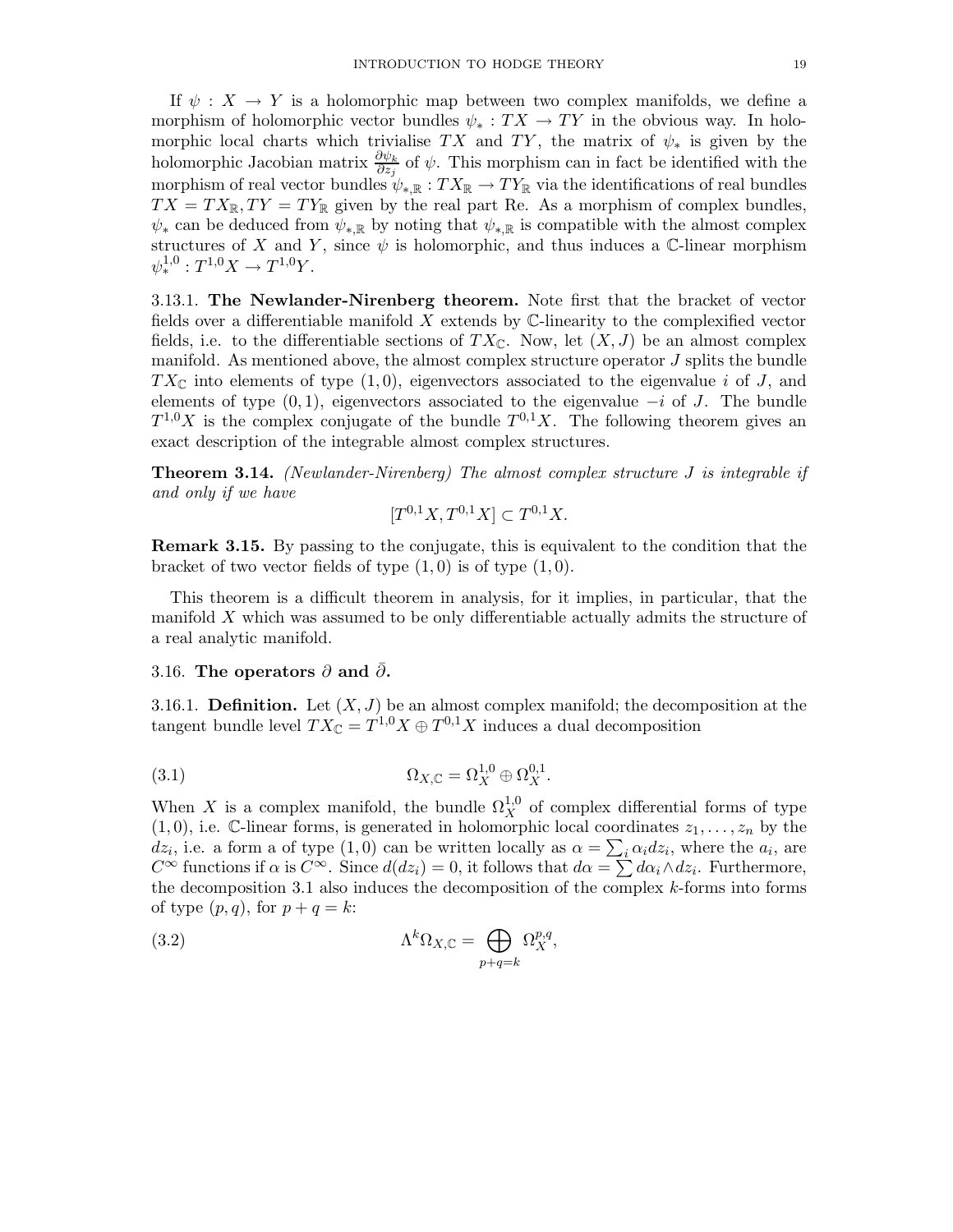where the bundle  $\Omega_X^{p,q}$  is equal to  $\Lambda^p \Omega_X^{1,0} \oplus \Lambda^q \Omega_X^{0,1}$ . With this definition, formula (3.2) shows that if the almost complex structure is integrable and  $\alpha$  is a differential form of type (1,0), then  $d\alpha$  is a section of  $\Omega_X^{2,0} \oplus \Omega_X^{1,1}$ . In fact, using the formula

$$
\chi(\alpha(\eta)) - \eta(\alpha(\chi)) = d\alpha(\chi, \eta) + \alpha([\chi, \eta]),
$$

where  $\alpha$  is a 1-form and  $\chi$ ,  $\eta$  are vector fields, we easily see that this property is equivalent to the integrability condition of theorem 3.14, and thus to the integrability of the almost complex structure.

More generally, the bundle  $\Omega_X^{p,q}$  admits as generators in holomorphic local coordinates  $z_1, \ldots, z_n$ , in the differential forms

$$
dz_I \wedge d\overline{z}_J = dz_{i_1} \wedge \cdots \wedge dz_{i_p} \wedge d\overline{z}_{j_1} \wedge \cdots \wedge d\overline{z}_{j_q},
$$

where I, J are sets of ordered indices  $1 \leq i_1 < \cdots < i_p \leq n$  and  $1 \leq j_1 < \cdots < j_q \leq n$ . Note that these forms are closed, i.e. annihilated by the exterior differential operator d. A form  $\alpha$  of type  $(p, q)$  can thus be written locally as  $\alpha = \sum_{I,J} \alpha_{I,J} dz_I \wedge d\overline{z}_J$ . It follows that

$$
d\alpha = \sum_{I,J} d\alpha_{I,J} \wedge dz_I \wedge d\bar{z}_J
$$

is the sum of a form of type  $(p, q + 1)$  and a form of type  $(p + 1, q)$ .

**Definition 3.17.** For a  $C^{\infty}$  differential form a of type  $(p, q)$  on a complex manifold X, we define  $\partial \alpha$  to be the component of type  $(p, q + 1)$  of  $d\alpha$ . Similarly, we define  $\partial \alpha$  to be the component of type  $(p+1,q)$  of  $d\alpha$ .

For  $(p,q) = (0,0)$ , a form of type  $(p,q)$  is a function f;  $\overline{\partial} f$  is then the C-antilinear part of  $df$ , and thus it vanishes if and only if f is holomorphic. By definition, we have

$$
df = \sum_{i} \frac{\partial f}{\partial z_i} dz_i + \sum_{i} \frac{\partial f}{\partial \bar{z}_i} d\bar{z}_i,
$$

and thus

$$
\bar{\partial}f = \sum_{i} \frac{\partial f}{\partial \bar{z}_i} d\bar{z}_i.
$$

As mentioned above, a differential k-form  $\alpha$  decomposes uniquely into components  $\alpha^{p,q}$ of type  $(p,q), p+q=k$ . We then set

$$
\bar{\partial}\alpha = \sum_{p,q} \bar{\partial}\alpha^{p,q}, \quad \partial\alpha = \sum_{p,q} \partial\alpha^{p,q}.
$$

The following lemmas describe the essential properties of the operators  $\partial$  and  $\partial$ .

**Lemma 3.18.** The operator  $\bar{\partial}$  satisfies Leibniz' rule

$$
\bar{\partial}(\alpha \wedge \beta) = \bar{\partial}\alpha \wedge \beta + (-1)^{\deg \alpha} \alpha \wedge \bar{\partial}\beta.
$$

Similarly, the operator  $\partial$  satisfies Leibniz' rule

$$
\partial(\alpha \wedge \beta) = \partial \alpha \wedge \beta + (-1)^{\deg \alpha} \alpha \wedge \partial \beta.
$$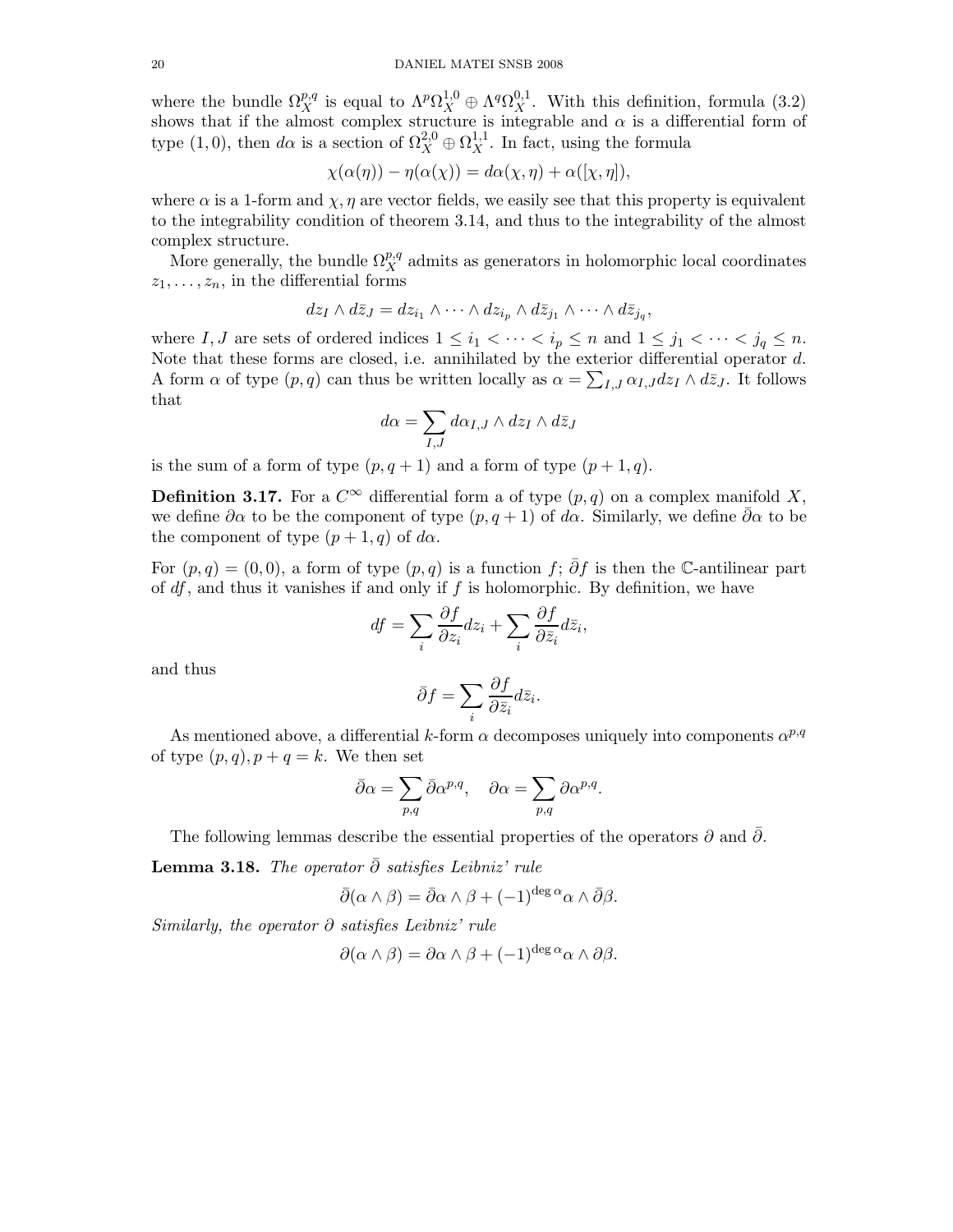*Proof.* The second assertion follows from the first, since by definition of the operators  $\partial$ and  $\bar{\partial}$ , we have the relation  $\partial \alpha = \bar{\partial} \bar{\alpha}$ . As for the first relation, it suffices to prove it for  $\alpha$ of type  $(p, q)$  and  $\beta$  of type  $(p', q')$ . We then obtain it immediately in this case, by taking the component of type  $(p+p',q+q'+1)$  of  $d(\alpha \wedge \beta)$ .

**Lemma 3.19.** We have the following relations between the operators  $\partial$  and  $\overline{\partial}$ .

$$
\bar{\partial}^2 = 0, \, \partial^2 = 0, \, \partial\bar{\partial} + \bar{\partial}\partial = 0.
$$

*Proof.* This follows from the formulas  $d \circ d = 0$ ,  $d = \partial + \overline{\partial}$ . Indeed, these relations imply that  $\partial^2 + \partial \bar{\partial} + \bar{\partial} \partial + \bar{\partial}^2 = d^2 = 0$ . Now, if  $\alpha$  is a form of type  $(p, q)$  then  $\partial^2 \alpha$  is of type  $(p+2,q)$ ,  $(\partial\bar{\partial}+\bar{\partial}\partial)\alpha$  is of type  $(p+1,q+1)$  and  $\bar{\partial}^2\alpha$  is of type  $(p,q+2)$ . Thus,  $d^2\alpha=0$ implies that  $\partial^2 \alpha = (\partial \bar{\partial} + \bar{\partial} \partial) \alpha = \bar{\partial}^2 \alpha = 0.$ 

3.19.1. Local exactness. The Poincare lemma shows the local exactness of the operator  $d$  (see Bott and Tu [1]):

**Lemma 3.20.** Let  $\alpha$  be a closed differential form of strictly positive degree on a differentiable manifold. Then, locally, there exists a differential form  $\beta$  such that  $\alpha = d\beta$ . We say that  $\alpha$  is locally exact.

Now consider a complex manifold X. Let  $\alpha = d\beta$  be a form of type  $(p,q)$  which is  $\bar{\partial}$ -exact. Then we have  $\bar{\partial} \alpha = 0$  by lemma 3.19. The following proposition is a partial converse which is the analogue of the Poincare lemma for the operator  $\partial$ .

**Proposition 3.21.** Let  $\alpha$  be a differential form of type  $(p, q)$  with  $q > 0$ . If  $\overline{\partial} \alpha = 0$ , then there locally exists on X a differential form  $\beta$  of type  $(p, q - 1)$  such that  $\alpha = \overline{\partial}\beta$ .

*Proof.* We first reduce to the case where  $p = 0$  by the following argument. Locally, we can write in holomorphic coordinates  $z_1, \ldots, z_n$ 

$$
\alpha = \sum_{I,J} \alpha_{I,J} dz_I \wedge d\bar{z}_J,
$$

where the sets of indices I are of cardinal p and the sets of indices I are of cardinal q. Then

$$
\bar{\partial}\alpha = \sum_{I,J} \bar{\partial}\alpha_{I,J} \wedge dz_I \wedge d\bar{z}_J
$$

by lemma 3.18. It follows that if  $\bar{\partial}\alpha = 0$ , for every I of cardinal p the form  $\alpha_I$  of type  $(0,q)$  defined by

$$
\alpha_I = \sum_J d\bar{z}_J
$$

is ∂-closed. If the proposition is proved for forms of type  $(0,q)$ , then locally we have  $\alpha_I = \bar{\partial}\beta_I$ , and

$$
\alpha = (-1)^{p} \bar{\partial} \left( \sum_{I} dz_{I} \wedge \beta_{I} \right).
$$

It remains to show the proposition for forms of type  $(0, q)$ . Such a form can be written  $\alpha = \sum_{J} \alpha_{J} d\bar{z}_{J}$ . We do the proof by induction on the largest integer k such that there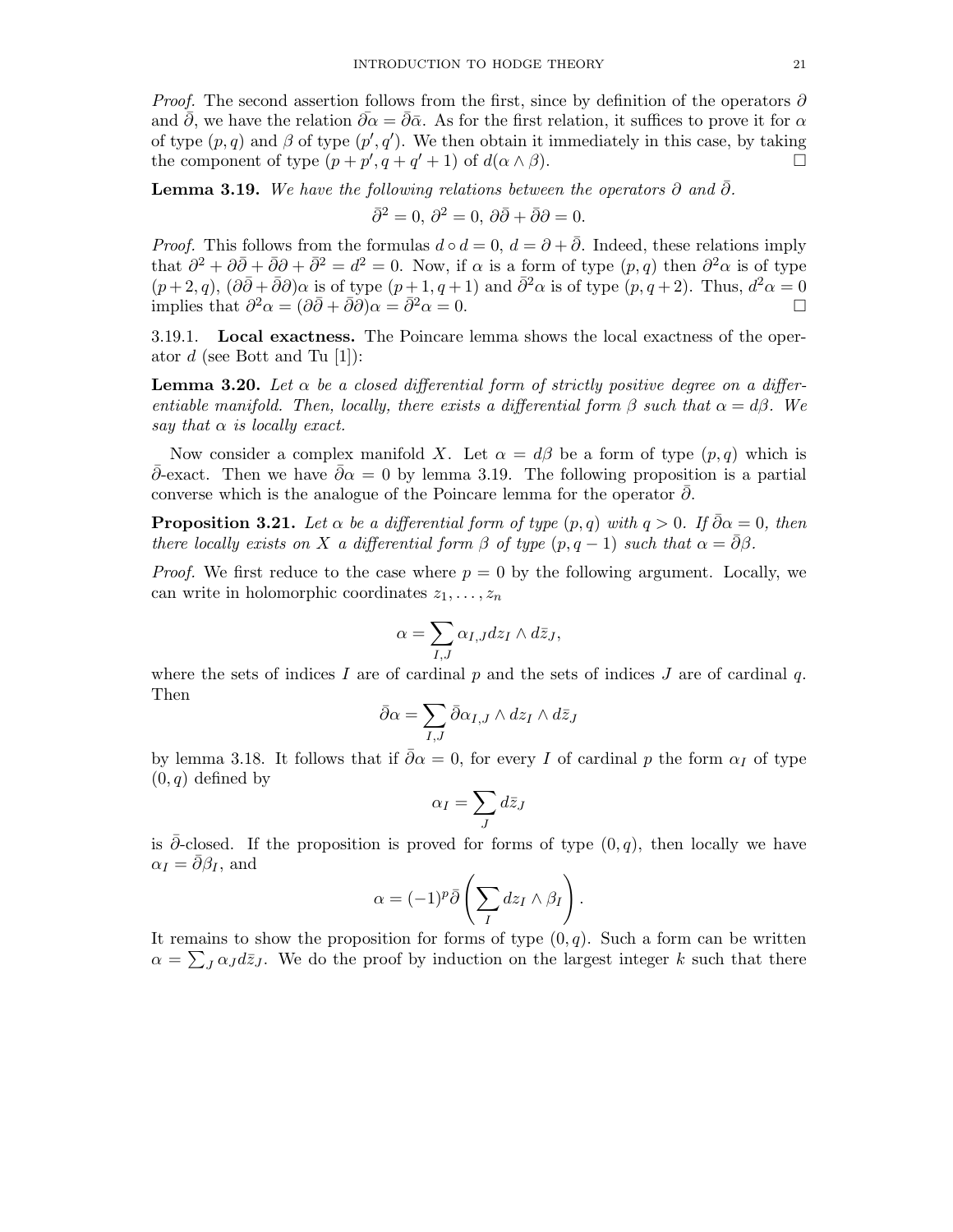exists J with  $k \in J$  and  $\alpha_J \neq 0$ . Necessarily  $k \geq q$ . If  $k = q$ , we have  $a = fd\overline{z}_1 \wedge \cdots \wedge d\overline{z}_q$ . The condition  $\bar{\partial} \alpha = 0$  is then equivalent to the fact that the function f is holomorphic in the variables  $z_l, l > q$ . We then apply Cauchy's theorem : note that its proof also gives the following.  $\square$ 

**Proposition 3.22.** Let  $f(z_1,...,z_n)$  be a differential function which is holomorphic in the variables  $z_l, l > q$ . Then there locally exists a differential function g, holomorphic in the variables  $z_l, l > q$ , such that  $\frac{\partial g}{\partial \bar{z}_q} = f$ .

3.22.1. Dolbeault complex of a holomorphic bundle. Let  $E$  be a holomorphic vector bundle of rank over a complex manifold X. Let  $\mathcal{E}^{0,q}(E)$  denote the space of  $C^{\infty}$  sections of the bundle  $\Omega_X^{0,q} \otimes_{\mathbb{C}} E$ . In a holomorphic trivialisation of  $E, \phi_U : E_{|U} = U \times \mathbb{C}^n$ , such a section can be written  $(\alpha_1, \ldots, \alpha_k)$ , where the  $\alpha_i$ , are  $C^{\infty}$  forms of type  $(0, q)$  on U. We then set  $\bar{\partial}_U \alpha = (\bar{\partial}_{\alpha_1}, \ldots, \bar{\partial}_{\alpha_k})$ ; it is a section of  $\Omega_U^{0,q+1} \otimes_{\mathbb{C}} E$ . We will show that this local definition in fact gives a form  $\bar{\partial} \alpha \in \mathcal{E}^{0,q+1}(E)$ .

**Lemma 3.23.** Let V be an open subset of X and  $\phi_V : E_{|V} = V \times \mathbb{C}^k$  a holomorphic trivialisation of E over V. Then for  $\alpha \in \mathcal{E}^{0,q}(E)$ , we have

$$
\bar{\partial}_U \alpha \mid_{U \cap V} = \bar{\partial}_V \alpha \mid_{U \cap V} .
$$

*Proof.* Let  $M_{UV}$  be the transition matrix, with holomorphic coefficients, which enables us to pass from the trivialisation  $\phi_U$  to the trivialisation  $\phi_V$ . Then, by definition, if  $\alpha_U$  is a section of E over  $U, \alpha_U = (\alpha_{1,U}, \ldots, \alpha_{k,U})$  in the trivialisation  $\phi_U$ , and  $\alpha_V$  is a section of E over V,  $\alpha_V = (\alpha_{1,V}, \ldots, \alpha_{k,V})$  in the trivialisation  $\phi_V$ , the sections  $\alpha_U$  and  $\alpha_V$  coincide on  $U \cap V$  if and only if

$$
(\alpha_{1,V},\ldots,\alpha_{k,V})^T = M_{UV}(\alpha_{1,U},\ldots,\alpha_{k,U})^T.
$$

We can of course replace the functions  $\alpha_i$  by differential forms. The form  $\alpha$  can be written  $(\alpha_{1,U},\ldots,\alpha_{k,U})$  in the trivialisation  $\phi_U$  and  $(\alpha_{1,V},\ldots,\alpha_{k,V})$  in the trivialisation  $\phi_V$ , and we have, as above,

$$
(\alpha_{1,V},\ldots,\alpha_{k,V})^T = M_{UV}(\alpha_{1,U},\ldots,\alpha_{k,U})^T.
$$

To see

 $\bar{\partial}_U \alpha \mid_{U \cap V} = \bar{\partial}_V \alpha \mid_{U \cap V}$ .

by the above and the definition of  $\bar{\partial}_U, \bar{\partial}_V$ , it suffices to show that

$$
(\bar{\partial}\alpha_{1,V},\ldots,\bar{\partial}\alpha_{k,V})^T = M_{UV}(\bar{\partial}\alpha_{1,U},\ldots,\bar{\partial}\alpha_{k,U})^T.
$$

But this follows immediately from the Leibniz formula lemma 3.18 and the fact that the matrix  $M_{UV}$  has holomorphic coefficients.

Lemma 3.23 enables us to define an operator

$$
\bar{\partial}_E : \mathcal{E}^{0,q}(E) \to \mathcal{E}^{0,q+1}(E)
$$

by the condition  $\bar{\partial}_E \alpha \mid_U = \bar{\partial}_U \alpha \mid_U$ . Note that the meaning of this operator on the space  $\mathcal{E}^{0,0}(E)$  of  $C^{\infty}$  sections of E is the following.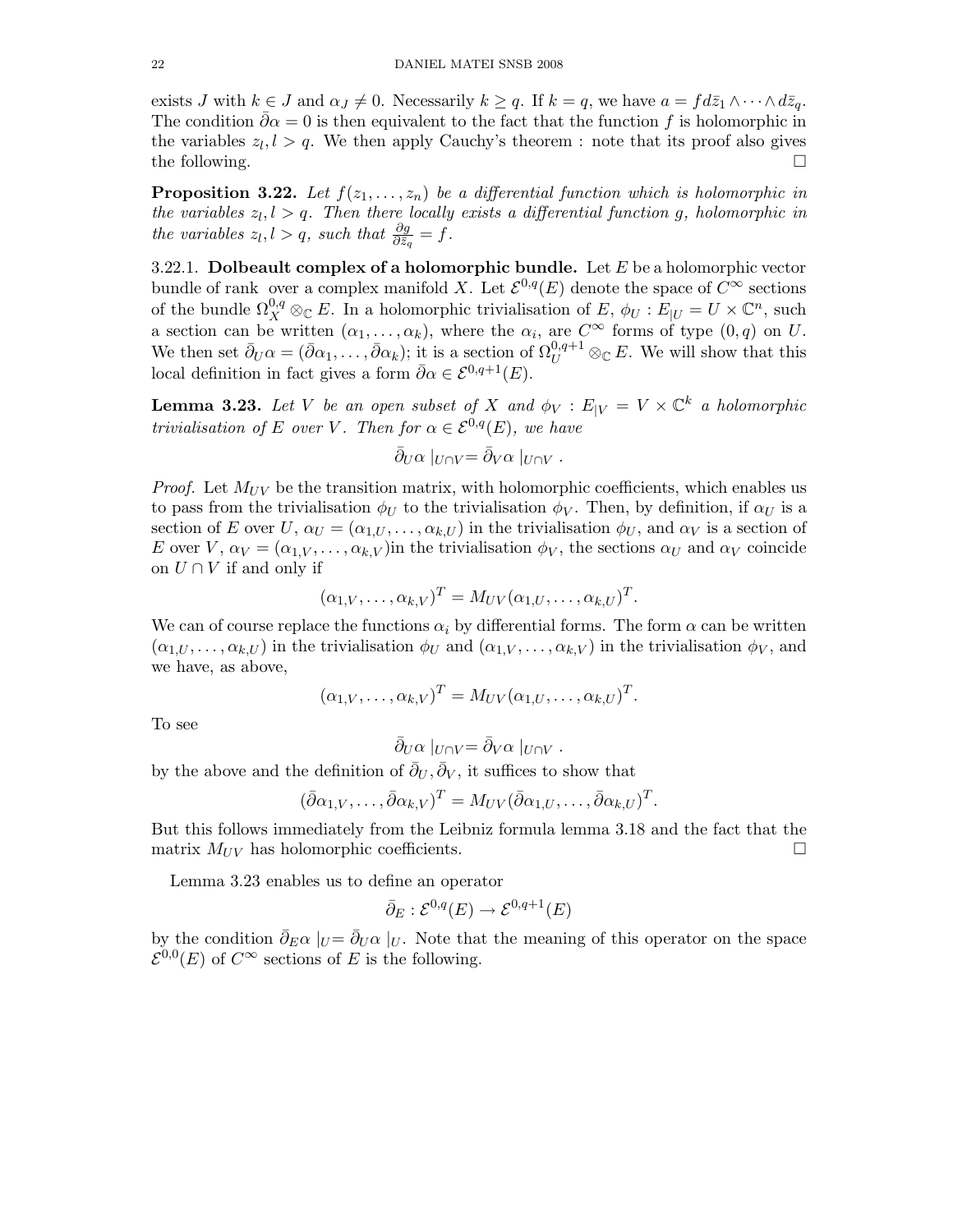Lemma 3.24. The kernel

$$
Ker\left(\bar{\partial}_E : \mathcal{E}^{0,0}(E) \to \mathcal{E}^{0,1}(E)\right)
$$

contains exactly the holomorphic sections of E.

*Proof.* This is clear, since the holomorphic sections are those which are given by n-tuples of holomorphic functions in local holomorphic trivialisations. But by definition,  $\partial_E$  acts like the operator  $\bar{\partial}$  on these n-tuples, and we know that the functions annihilated by  $\bar{\partial}$ are exactly the holomorphic functions.

Naturally, this operator satisfies the same local properties as the operator  $\bar{\partial}$  on the forms.

**Lemma 3.25.** The operator  $\bar{\partial}_E$  satisfies Leibniz' rule

$$
\bar{\partial}_E(\alpha \wedge \beta) = \bar{\partial}_E \alpha \wedge \beta + (-1)^q \alpha \wedge \bar{\partial}_E \beta.
$$

Here,  $\alpha$  is a differential form of type  $(0, q)$ , and  $\beta$  is a differential form of type  $(0, q')$ with coefficients in E, so that  $\alpha \wedge \beta$  is naturally a differential form of type  $(0, q + q')$  with coefficients in E.

Clearly, the operator  $\bar{\partial}_E$  also satisfies the property  $\bar{\partial}_E^2 = 0$ . Finally, the local exactness of  $\bar{\partial}_E$  follows from that of the operator  $\bar{\partial}$ .

**Proposition 3.26.** Let  $\alpha$  be a form of type  $(0,q)$  with coefficients in E, and  $q > 0$ . If  $\partial_E \alpha = 0$ , then locally on X there exists a form  $\beta$  of type  $(0, q - 1)$  with coefficients in E such that  $\alpha = \bar{\partial}_E \beta$ .

Recall that a complex (of vector spaces for example) is a family of vector spaces  $V_i$ together with morphisms  $d_i: V_i \to V_{i+1}$  satisfying  $d_{i+1} \circ d_i = 0$ . The standard example is the de Rham complex of a differentiable manifold X, where  $V_i = \mathcal{E}^i(X)$  is the space of differential forms of degree i, and  $d_i = d$ .

Definition 3.27. The complex

$$
(\mathcal{E}^{0,*}(E),\bar{\partial}_E) = \left(\cdots \to \mathcal{E}^{0,q-1}(E) \stackrel{\bar{\partial}_E}{\to} \mathcal{E}^{0,q}(E) \stackrel{\bar{\partial}_E}{\to} \mathcal{E}^{0,q+1}(E) \to \dots\right)
$$

is called the Dolbeault complex of E.

## 3.28. Examples of complex manifolds.

3.28.1. Riemann surfaces. Let us consider 2-dimensional differentiable manifolds. If we restrict ourselves to the compact oriented case, these manifolds are classified by their genus  $g$ : such a surface is diffeomorphic to the  $g$ -holed torus. Furthermore, we can always put complex structures on such surfaces  $X$ . Indeed, we first note that the Newlander-Nirenberg integrability condition is automatically satisfied by an almost complex structure on X, by the fact that the rank of the complex vector bundle  $T^{0,1}X$  is equal to 1, and the bracket of vector fields is alternating. Thus, every almost complex structure is induced by a complex structure. Moreover, the existence of almost complex structures follows from the existence of Riemannian metrics on  $X$ : An almost complex structure on an oriented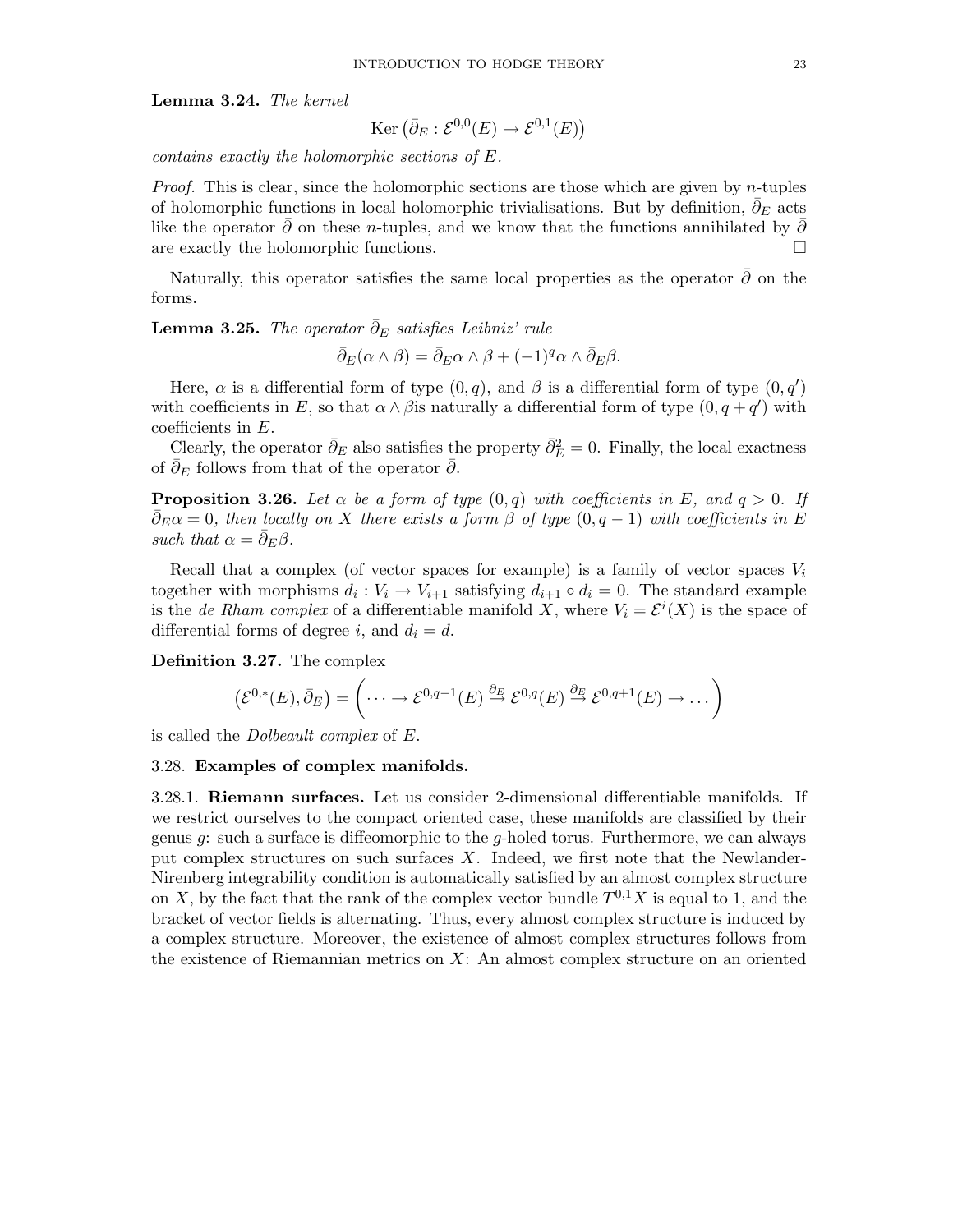surface  $X$  is equivalent to a conformal structure on  $X$ , i.e. to a Riemannian metric on X defined up to multiplication by a positive function. Compact Riemann surfaces are called curves in algebraic geometry. Indeed, they are 1-dimensional complex manifolds (varieties).

3.28.2. Complex projective space. The complex projective space  $\mathbb{CP}^n$  is the set of complex lines of  $\mathbb{C}^{n+1}$ , or equivalently, the quotient of  $\mathbb{C}^{n+1}\setminus 0$  by the equivalence relation identifying collinear vectors on C. The topology is the quotient topology. The complex structure is obtained as follows. For each i, consider the open subset  $\tilde{U}_i$  of  $\mathbb{C}^{n+1} \setminus 0$ consisting of the points z such that  $z_i \neq 0$ . Let  $U_i$  be the image of  $\tilde{U}_i$  in  $\mathbb{CP}^n$ . Each point  $z \in U_i$  admits a unique lifting z to  $\tilde{U}_i$  which satisfies the condition  $z_i = 1$ . Thus,  $U_i$  is naturally homeomorphic to  $\mathbb{C}^n$ , which provides the holomorphic charts for  $\mathbb{CP}^n$ , which is covered by the  $U_i$ . It remains simply to check that the change of chart morphisms are holomorphic. But  $U_i \cap U_j$  can obviously be identified with the classes of non-zero vectors  $z \in \mathbb{C}^{n+l}$  such that  $z_i \neq 0$  and  $z_j \neq 0$ . Given such a vector, the image of the representative of its class in the chart  $U_i = \mathbb{C}^n$  is given by  $\left(\frac{z_1}{z_i}\right)$  $\frac{z_1}{z_i},\ldots,1,\ldots,\frac{z_{n+1}}{z_i}$  $\left(\frac{n+1}{z_i}\right)$ , where the 1 is in the  $i<sup>th</sup>$  place, while the image of the representative of its class in the chart  $U_j = \mathbb{C}^n$  is given by  $\left(\frac{z_1}{z_i}\right)$  $\frac{z_1}{z_j},\ldots,1,\ldots,\frac{z_{n+1}}{z_j}$  $\left(\frac{n+1}{z_j}\right)$ , where the 1 is in the j<sup>th</sup> place. The transition morphism is thus given, up to the order of the coordinates, by

(3.3) 
$$
(\zeta_1, \ldots, \zeta_n) \to \left(\frac{1}{\zeta_j}, \frac{\zeta_1}{\zeta_j}, \ldots, \frac{\zeta_n}{z_j}\right)
$$

on  $\mathbb{C}^n \setminus \{\zeta_j = 0\}$ . As (3.3) is clearly holomorphic, we have equipped  $\mathbb{C}\mathbb{P}^n$  with a complex structure.

3.28.3. Complex tori. Let  $\Gamma$  be a lattice in  $\mathbb{C}^n$ , i.e. a free additive subgroup generated by a basis of  $\mathbb{C}^n$  over R. The group  $\Gamma$  acts by translation on  $\mathbb{C}^n$ , and the action is proper and fixed-point-free. The quotient  $\mathbb{T} = \mathbb{C}^n/\Gamma$  is compact. In fact, there exists a R-linear automorphism of  $\mathbb{C}^n = \mathbb{R}^{2n}$  sending  $\Gamma$  to  $\mathbb{Z}^{2n}$  so that this quotient is naturally homeomorphic to  $(\mathbb{R}/\mathbb{Z})^n = (\mathbb{S}^1)^n$ . Clearly,  $\mathbb T$  admits a natural differentiable structure for which the quotient map is a local diffeomorphism. We then put an almost complex structure onto T by taking the holomorphic charts to be the local inverses of the quotient map. As these local inverses are defined up to translation by an element of Γ, the change of chart morphisms are given by these translations, which are obviously holomorphic. Thus,  $\mathbb T$  is equipped with a holomorphic structure.